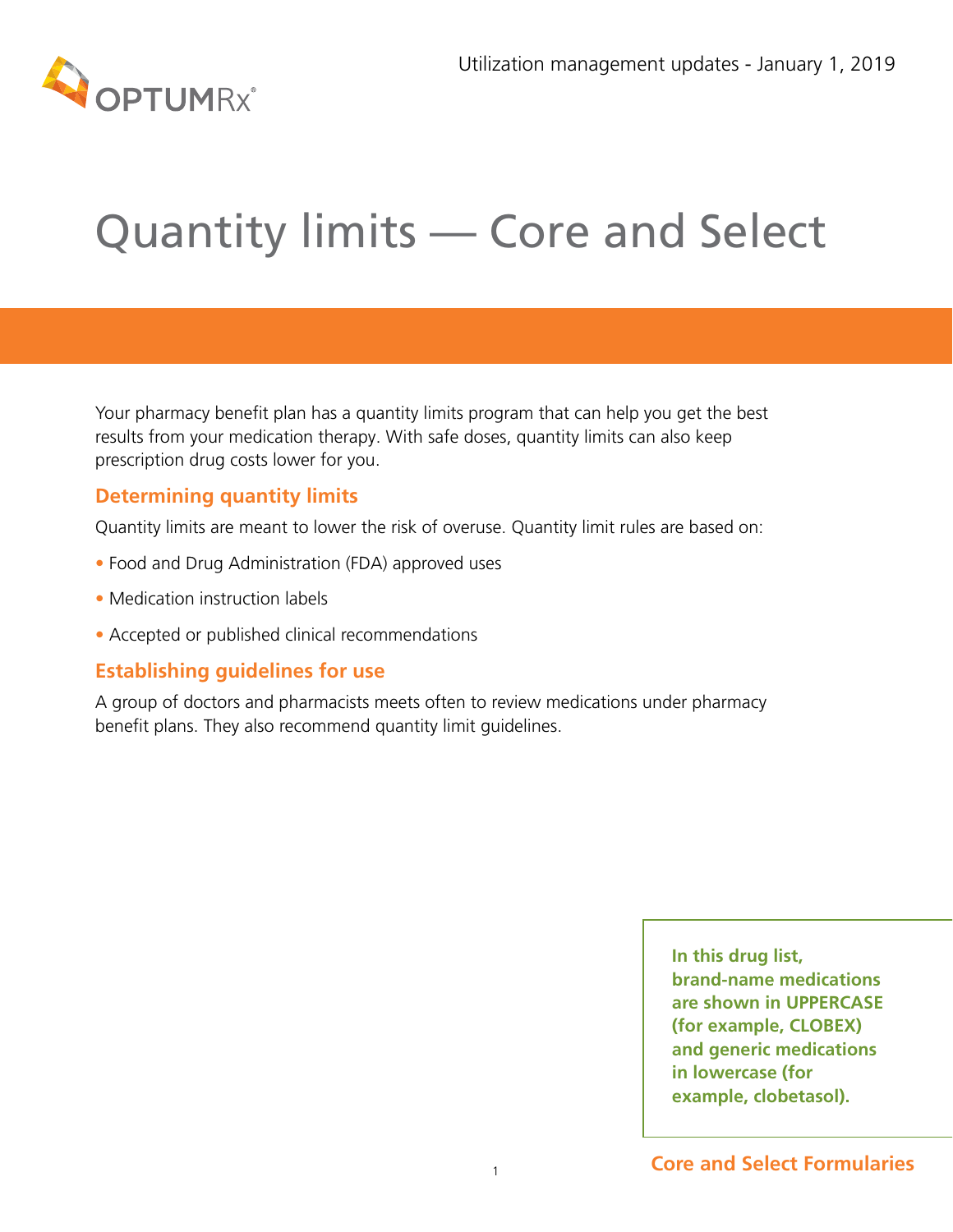## **Core and Select non-specialty quantity limit**

| <b>THERAPY CLASS</b>          | <b>MEDICATION NAME</b>                       | <b>LIMIT</b>               |
|-------------------------------|----------------------------------------------|----------------------------|
| <b>Anti-infectives</b>        |                                              |                            |
| Antibiotics                   | SIVEXTRO (tedizolid) Soln                    | 6 vials/30 days            |
|                               | SIVEXTRO (tedizolid) Tabs                    | 6 tabs/30 days             |
|                               | ZYVOX (linezolid)                            | 28 tabs/30 days            |
|                               | ZYVOX (linezolid) Suspension                 | 6 bottles (900 mL)/28 days |
| Antifungals                   | LAMISIL (terbinafine) 250 mg                 | 84 days supply/180 days    |
| Antivirals, Herpetic          | SITAVIG (acyclovir) 50 mg                    | 2 tabs/30 days             |
|                               | VALTREX (valacyclovir)                       | 4 tabs/day                 |
| Antivirals, Influenza         | RELENZA (zanamivir)                          | 40 inh/365 days            |
|                               | TAMIFLU (oseltamivir) 30 mg                  | 40 caps/365 days           |
|                               | TAMIFLU (oseltamivir) 45 mg, 75 mg           | 20 caps/365 days           |
|                               | TAMIFLU (oseltamivir) Suspension             | 360 mL/365 days            |
| Cardiology                    |                                              |                            |
| Anticoagulants                | BEVYXXA (betrixaban)                         | 43 tabs/180 days           |
|                               | ELIQUIS (apixiban)                           | 2 tabs/day                 |
|                               | ELIQUIS (apixiban) 5 mg                      | 3 tabs/day                 |
|                               | PRADAXA (dabigatran)                         | 2 caps/day                 |
|                               | SAVAYSA (edoxaban)                           | 1 tab/day                  |
|                               | XARELTO (rivaroxaban)                        | 1 tab/day                  |
|                               | XARELTO (rivaroxaban) 15 mg                  | 2 tabs/day                 |
|                               | XARELTO (rivaroxaban) Starter Pack           | 1 pack/30 days             |
| <b>Heart Failure</b>          | CORLANOR (ivabradine)                        | 2 tabs/day                 |
|                               | ENTRESTO (sacubitril/valsartan)              | 2 tabs/day                 |
| Platelet Inhibitors           | YOSPRALA (aspirin-omeprazole)                | 1 tab/day                  |
| <b>Central Nervous System</b> |                                              |                            |
| <b>ADHD Agents</b>            | ADDERALL (amphetamine/                       | 2 tabs/day                 |
|                               | dextroamphetamine) 30 mg                     |                            |
|                               | ADDERALL (amphetamine/                       | 3 tabs/day                 |
|                               | dextroamphetamine)                           |                            |
|                               | ADDERALL XR (amphetamine/                    | 1 cap/day                  |
|                               | dextroamphetamine mixed salts)               |                            |
|                               | ADZENYS ER (amphetamine)                     | 15 mL/day                  |
|                               | ADZENYS XR-ODT (amphetamine)                 | 1 tab/day                  |
|                               | APTENSIO XR (methylphenidate)                | 1 cap/day                  |
|                               | CONCERTA (methylphenidate) 36 mg             | 2 tabs/day                 |
|                               | CONCERTA (methylphenidate)                   | 1 tab/day                  |
|                               | COTEMPLA XR-ODT (methylphenidate)<br>8.6 mg  | 6 tabs/day                 |
|                               | COTEMPLA XR-ODT (methylphenidate)<br>17.3 mg | 3 tabs/day                 |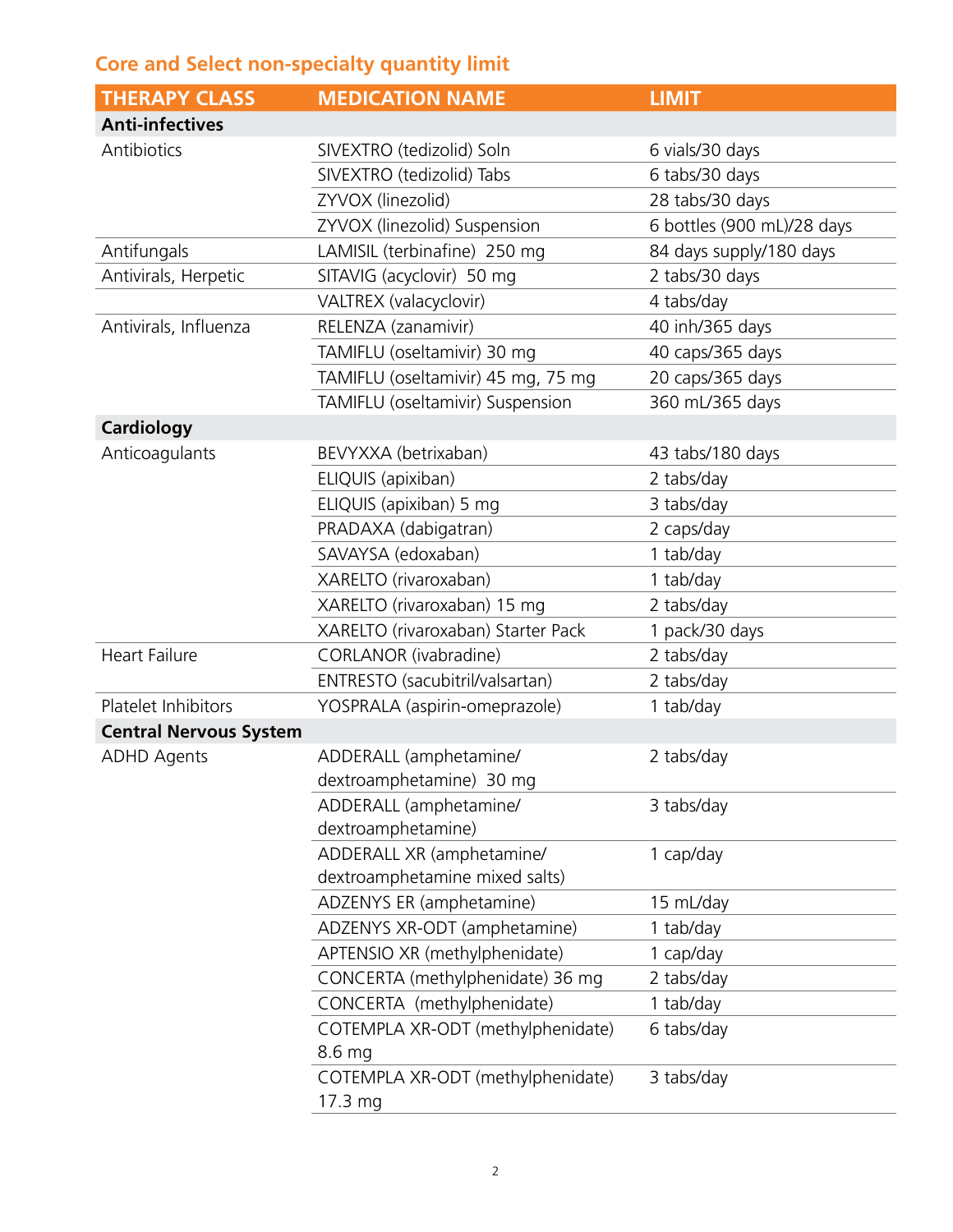| <b>THERAPY CLASS</b> | <b>MEDICATION NAME</b>                 | <b>LIMIT</b> |
|----------------------|----------------------------------------|--------------|
|                      | COTEMPLA XR-ODT (methylphenidate)      | 2 tabs/day   |
|                      | 25.9 mg                                |              |
|                      | DAYTRANA (methylphenidate transdermal) | 1 patch/day  |
|                      | DESOXYN (methamphetamine)              | 5 tabs/day   |
|                      | DEXEDRINE (dextroamphetamine) 5 mg     | 3 caps/day   |
|                      | DEXEDRINE (dextroamphetamine) 15 mg    | 4 caps/day   |
|                      | DEXEDRINE (dextroamphetamine) 10 mg    | 6 caps/day   |
|                      | DYANAVEL XR (amphetamine)              | 8 mL/day     |
|                      | EVEKEO (amphetamine)                   | 6 tabs/day   |
|                      | FOCALIN (dexmethylphenidate)           | 2 tabs/day   |
|                      | FOCALIN XR (dexmethylphenidate) 20 mg  | 2 caps/day   |
|                      | FOCALIN XR (dexmethylphenidate)        | 1 cap/day    |
|                      | METADATE CD (methylphenidate)          | 1 cap/day    |
|                      | METADATE ER (methylphenidate) 20 mg    | 3 tabs/day   |
|                      | METHYLIN (methylphenidate)             | 3 tabs/day   |
|                      | METHYLIN 10 mg/5 mL                    | 30 mL/day    |
|                      | (methylphenidate) Soln                 |              |
|                      | METHYLIN 5 mg/5 mL (methylphenidate)   | 60 mL/day    |
|                      | Soln                                   |              |
|                      | METHYLIN CHEW TAB (methylphenidate)    | 3 tabs/day   |
|                      | METHYLIN CHEW TAB (methylphenidate)    | 6 tabs/day   |
|                      | 10 <sub>mg</sub>                       |              |
|                      | METHYLIN ER (methylphenidate) 20 mg    | 3 tabs/day   |
|                      | METHYLPHENIDATE ER 10 mg               | 2 tabs/day   |
|                      | MYDAYIS (amphetamine/                  | 1 cap/day    |
|                      | dextroamphetamine)                     |              |
|                      | PROCENTRA (dextroamphetamine) Sol      | 60 mL/day    |
|                      | QUILLICHEW ER (methylphenidate) 30 mg  | 2 tabs/day   |
|                      | QUILLICHEW ER (methylphenidate)        | 1 tab/day    |
|                      | QUILLIVANT XR (methylphenidate)        | 12 mL/day    |
|                      | RELEXXII (methylphenidate) 72 mg       | 1 tab/day    |
|                      | RITALIN (methylphenidate)              | 3 tabs/day   |
|                      | RITALIN LA (methylphenidate)           | 1 cap/day    |
|                      | RITALIN SR (methylphenidate) 20 mg     | 3 tabs/day   |
|                      | STRATTERA (atomoxetine)                | 1 cap/day    |
|                      | STRATTERA (atomoxetine) 10 mg, 40 mg   | 2 caps/day   |
|                      | VYVANSE (lisdexamfetamine)             | 1 cap/day    |
|                      | VYVANSE CHEW TAB (lisdexamfetamine)    | 1 tab/day    |
|                      | ZENZEDI (dextroamphetamine) 10 mg      | 6 tabs/day   |
|                      | ZENZEDI (dextroamphetamine)            | 3 tabs/day   |
|                      | ZENZEDI (dextroamphetamine) 30 mg      | 2 tabs/day   |
|                      |                                        |              |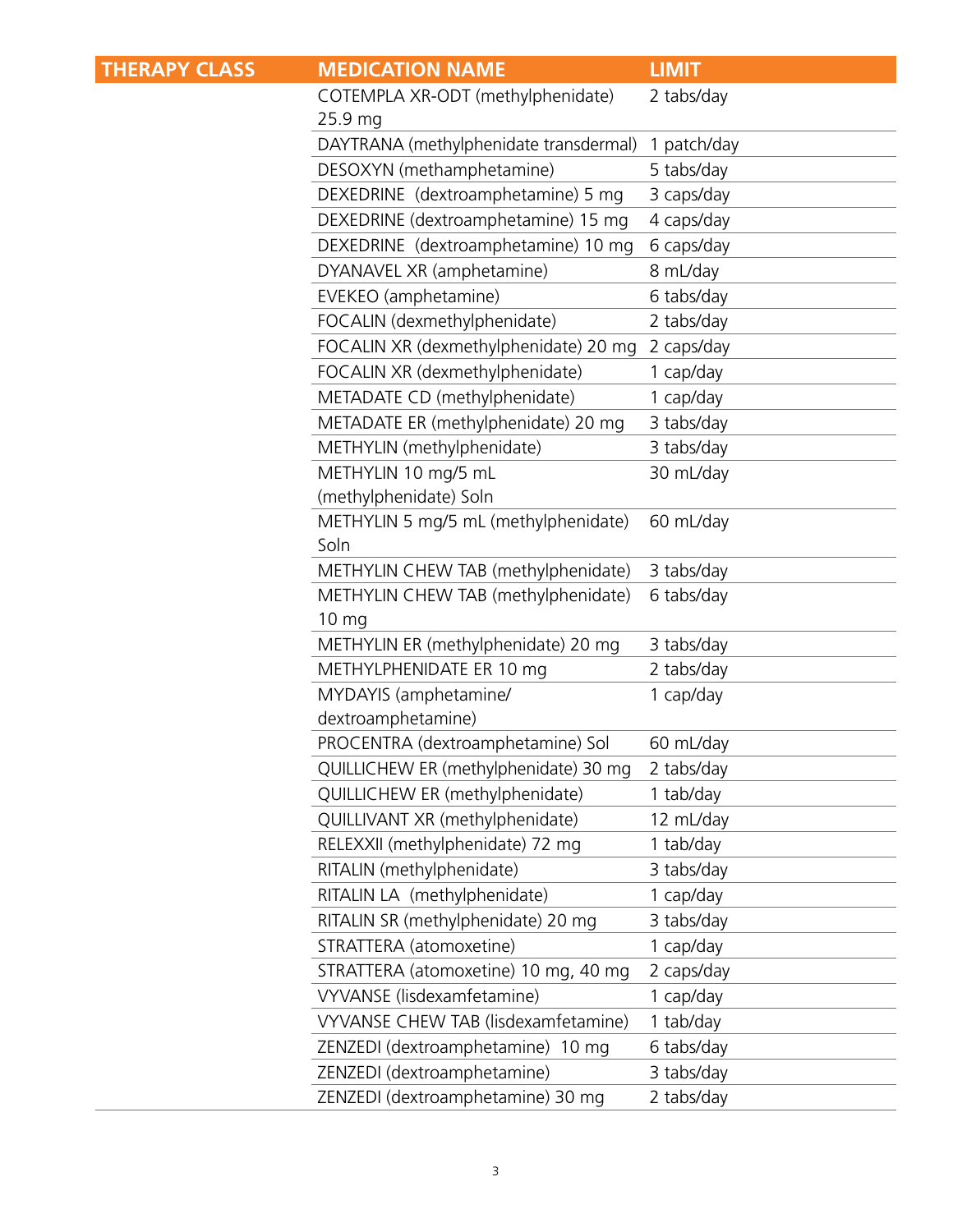| <b>THERAPY CLASS</b>                    | <b>MEDICATION NAME</b>                                    | <b>LIMIT</b>                          |
|-----------------------------------------|-----------------------------------------------------------|---------------------------------------|
| Alzheimers Agents                       | NAMENDA XR (memantine hcl) caps                           | 1 cap/day                             |
|                                         | NAMENDA XR TITRATION PACK                                 | 1 cap/day                             |
|                                         | (memantine hcl) caps                                      |                                       |
|                                         | NAMZARIC (memantine hcl) caps                             | 1 cap/ day                            |
|                                         | NAMZARIC TITRATION PACK(memantine<br>hcl)                 | 2 packs/365 days                      |
| Analgesics<br>(gastroprotective agents) | DUEXIS (naproxen/esomeprazole)                            | 3 tabs/day                            |
|                                         | VIMOVO (naproxen/esomeprazole)                            | 2 tabs/day                            |
| Analgesics (non-opioid)                 | CELEBREX (celecoxib)                                      | 2 caps/day                            |
|                                         | FLECTOR (diclofenac epolamine)                            | 2 patches/day up to 15 days           |
|                                         | ketorolac                                                 | 20 tabs or 5 days supply/30<br>days   |
|                                         | QUTENZA (capsaicin)                                       | 4 patches/3 months                    |
|                                         | SPRIX (ketorolac)                                         | 5 bottles or 5 days supply/30<br>days |
|                                         | VOLTAREN (diclofenac) Gel                                 | 10 tubes/month                        |
| Analgesics (opioid)                     | ABSTRAL (fentanyl citrate)                                | 4 tabs/day                            |
|                                         | ACTIQ (fentanyl citrate)                                  | 4 lozenges/day                        |
|                                         | ARYMO ER (morphine sulfate)                               | 3 tabs/day                            |
|                                         | AVINZA (morphine ext-release)                             | 1 cap/day                             |
|                                         | AVINZA (morphine ext-release) 120 mg                      | 2 caps/day                            |
|                                         | BELBUCA (buprenorphine) film                              | 2 films/day                           |
|                                         | BUNAVAIL (buprenorphrine/naloxone)<br>$2.1 - 0.3$ mg      | 6 films/day                           |
|                                         | BUNAVAIL (buprenorphrine/naloxone)<br>6.3-1 mg            | 2 films/day                           |
|                                         | BUNAVAIL (buprenorphrine/naloxone)<br>4.2-0.7 mg          | 3 films/day                           |
|                                         | BUTRANS (buprenorphine)                                   | 4 patches/28 days                     |
|                                         | CONZIP (tramadol SR)                                      | 1 cap/day                             |
|                                         | DURAGESIC (fentanyl transdermal)                          | 15 patches/30 days                    |
|                                         | DURAGESIC (fentanyl transdermal) 75<br>mcg/hr, 100 mcg/hr | 30 patches/30 days                    |
|                                         | EMBEDA (morphine/naltrexone)                              | 2 caps/day                            |
|                                         | EXALGO (hydromorphone)                                    | 2 tabs/day                            |
|                                         | FENTORA (fentanyl citrate)                                | 4 tabs/day                            |
|                                         | HYSINGLA ER (hydrocodone bitartrate)                      | 1 tab/day                             |
|                                         | KADIAN (morphine ext-release)                             | 2 caps/day                            |
|                                         | LAZANDA (fentanyl citrate)                                | 1 bottle/day                          |
|                                         | MORPHABOND ER (morphine ext-release)                      | 2 tabs/day                            |
|                                         | MS CONTIN (morphine ext-release)                          | 3 tabs/day                            |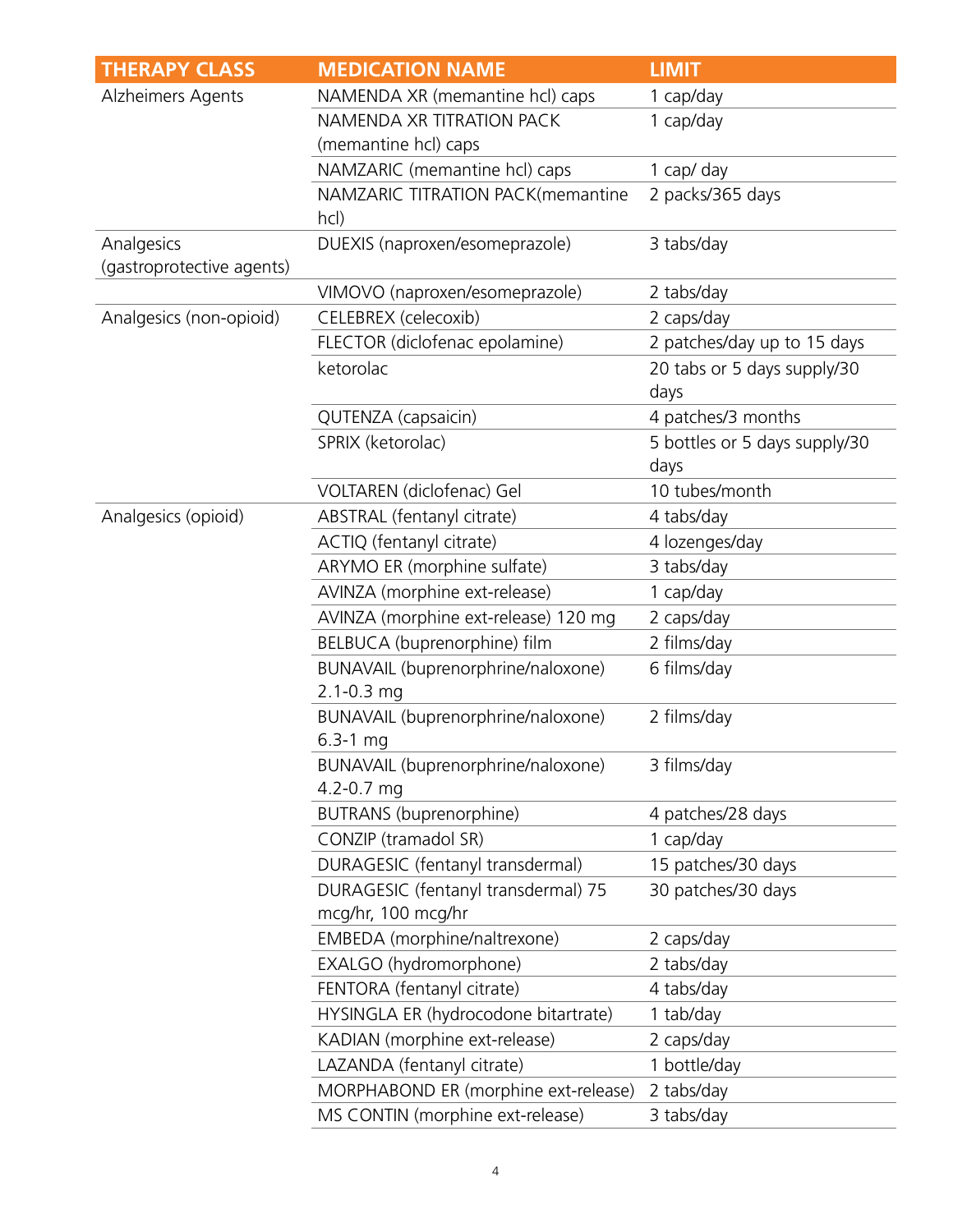| <b>THERAPY CLASS</b> | <b>MEDICATION NAME</b>                                 | <b>LIMIT</b>         |
|----------------------|--------------------------------------------------------|----------------------|
|                      | NUCYNTA ER (tapentadol)                                | 2 tabs/day           |
|                      | OPANA ER (oxymorphone ext-release)                     | 4 tabs/day           |
|                      | OXYCONTIN (oxycodone ext-release)                      | 4 tabs/day           |
|                      | oxymorphone ext-release                                | 4 tabs/day           |
|                      | SUBOXONE (buprenorphrine/naloxone)                     | 3 tabs or films/day  |
|                      | $8-2$ mg                                               |                      |
|                      | SUBOXONE (buprenorphrine/naloxone)<br>12-3 mg          | 2 films/day          |
|                      | SUBOXONE (buprenorphrine/naloxone)<br>4-1 mg           | 6 films/day          |
|                      | SUBOXONE (buprenorphrine/naloxone)<br>2-0.5 mg         | 12 tabs or films/day |
|                      | SUBSYS (fentanyl)                                      | 16 sprays/day        |
|                      | SUBUTEX (buprenorphrine) 8 mg                          | 3 tabs/day           |
|                      | SUBUTEX (buprenorphrine) 2 mg                          | 12 tabs/day          |
|                      | ULTRAM ER (tramadol ext-release)                       | 1 tab/day            |
|                      | XTAMPZA ER (oxycodone)                                 | 4 caps/day           |
|                      | ZOHYDRO ER (hydrocodone)                               | 2 caps/day           |
|                      | ZOHYDRO ER (hydrocodone) 50 mg                         | 4 caps/day           |
|                      | ZUBSOLV (buprenorphine/naloxone) SL<br>Tab 0.7-0.18 MG | 3 tabs/day           |
|                      | ZUBSOLV (buprenorphine/naloxone) SL<br>Tab 5.7-1.4 MG  | 3 tabs/day           |
|                      | ZUBSOLV (buprenorphine/naloxone) SL<br>Tab 8.6/2.1 MG  | 2 tabs/day           |
|                      | ZUBSOLV (buprenorphine/naloxone) SL<br>Tab 11.4/2.9 MG | 1 tab/day            |
|                      | ZUBSOLV (buprenorphine/naloxone) SL<br>Tab 2.9/0.71 MG | 6 tabs/day           |
|                      | ZUBSOLV (buprenorphine/naloxone) SL<br>Tab 1.4-0.36 MG | 12 tabs/day          |
| Anticonvulsants      | DIASTAT GEL (diazepam)                                 | 2 boxes/fill         |
|                      | GRALISE (gabapentin) 300 mg                            | 6 tabs/day           |
|                      | GRALISE (gabapentin) 600 mg                            | 3 tabs/day           |
|                      | GRALISE (gabapentin) Pack                              | 1 pack/fill          |
|                      | HORIZANT (gabapentin enacarbil)                        | 2 tabs/day           |
|                      | LYRICA (pregabalin) 300 mg                             | 2 caps/day           |
|                      | LYRICA (pregabalin) caps                               | 3 caps/day           |
|                      | LYRICA (pregabalin) Soln                               | 900 mL/30 days       |
|                      | LYRICA CR (pregabalin)                                 | 3 tabs/day           |
|                      | LYRICA CR (pregabalin) 330mg                           | 2 tabs/day           |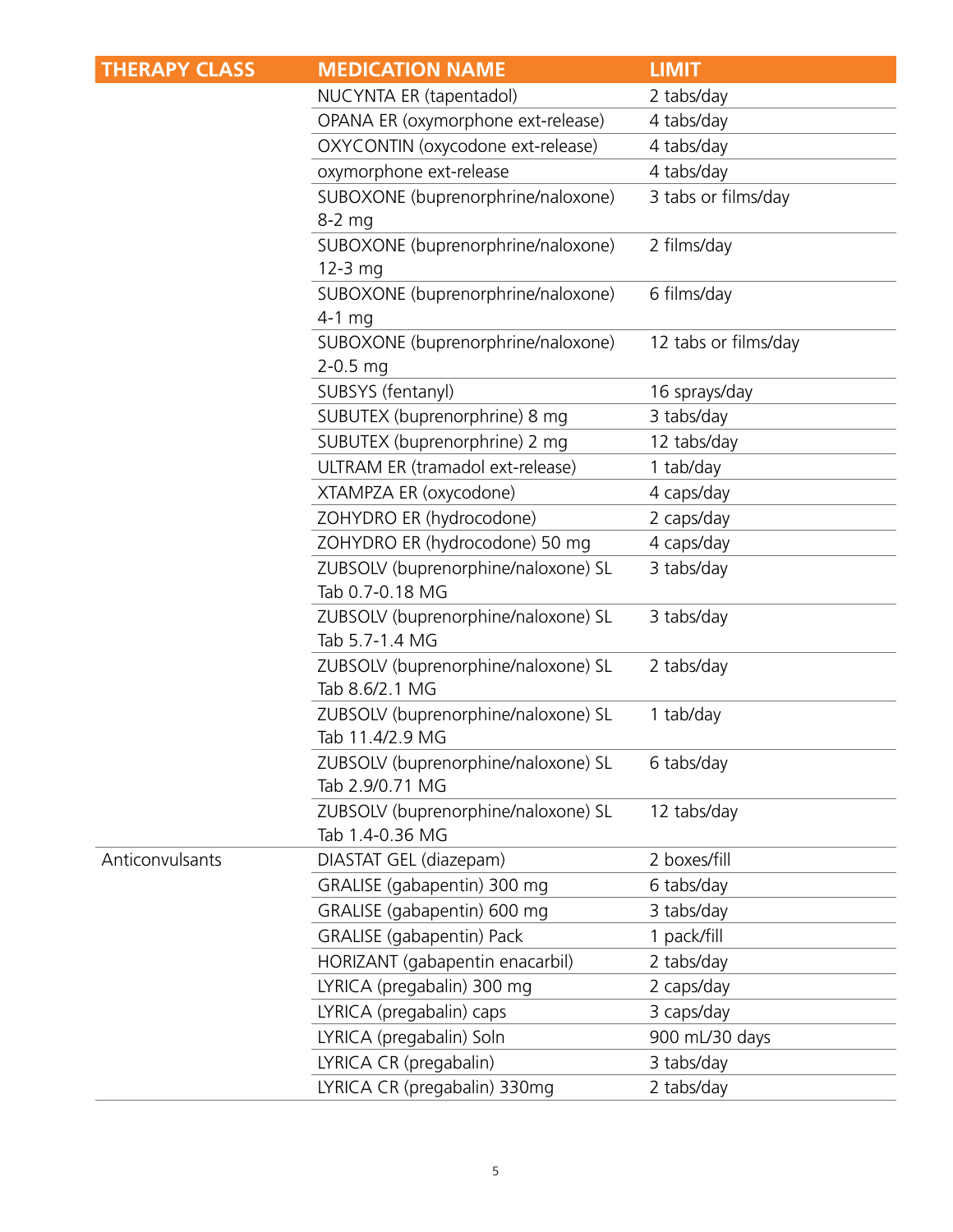| <b>THERAPY CLASS</b> | <b>MEDICATION NAME</b>              | <b>LIMIT</b>          |
|----------------------|-------------------------------------|-----------------------|
| Antidepressants      | APLENZIN (bupropion)                | 1 tab/day             |
|                      | CYMBALTA (duloxetine)               | 2 caps/day            |
|                      | CYMBALTA (duloxetine) 30 mg         | 3 caps/day            |
|                      | desvenlafaxine fumarate             | 1 tab/day             |
|                      | EMSAM (selegiline)                  | 1 patch/day           |
|                      | FETZIMA (levomilnacipran)           | 1 cap/day             |
|                      | FETZIMA (levomilnacipran) Pack      | 1 pack (28 caps)/year |
|                      | FORFIVO XL (bupropion) 450 mg       | 1 tab/day             |
|                      | IRENKA (duloxetine)                 | 2 caps/day            |
|                      | KHEDEZLA (desvenlafaxine ER)        | 1 tab/day             |
|                      | KHEDEZLA (desvenlafaxine ER) 100 mg | 4 tabs/day            |
|                      | LUVOX CR (fluvoxamine)              | 2 caps/day            |
|                      | OLEPTRO (trazodone)                 | 1 tab/day             |
|                      | PEXEVA (paroxetine)                 | 1 tab/day             |
|                      | PEXEVA (paroxetine) 30 mg           | 2 tabs/day            |
|                      | PRISTIQ (desvenlafaxine)            | 1 tab/day             |
|                      | PRISTIQ (desvenlafaxine) 100 mg     | 4 tabs/day            |
|                      | PROZAC WEEKLY (fluoxetine)          | 4 caps/28 days        |
|                      | TRINTELLIX (vortioxetine)           | 1 tab/day             |
|                      | VIIBRYD (vilazodone)                | 1 tab/day             |
|                      | VIIBRYD (vilazodone) Kit            | 1 kit (30 tabs)/ fill |
|                      | <b>WELLBUTRIN SR (bupropion)</b>    | 2 tabs/day            |
|                      | WELLBUTRIN XL (bupropion)           | 1 tab/day             |
|                      | WELLBUTRIN XL (bupropion) 150 mg    | 3 tabs/day            |
| Antipsychotics       | ABILIFY (aripiprazole) tabs         | 1 tab/day             |
|                      | ABILIFY DISCMELT (aripiprazole)     | 2 tabs/day            |
|                      | ABILIFY SOLN (aripiprazole) 1 mg/mL | 25 mL/day             |
|                      | CLOZARIL (clozapine) 100 mg         | 9 tabs/day            |
|                      | CLOZARIL (clozapine) 200 mg         | 4 tabs/day            |
|                      | CLOZARIL (clozapine) 25 mg          | 9 tabs/day            |
|                      | CLOZARIL (clozapine) 50 mg          | 6 tabs/day            |
|                      | FANAPT (iloperidone)                | 2 tabs/day            |
|                      | FANAPT PAK (iloperidone)            | 1 pack/180 days       |
|                      | FAZACLO (clozapine) 100 mg          | 9 tabs/day            |
|                      | FAZACLO (clozapine) 12.5 mg         | 3 tabs/day            |
|                      | FAZACLO (clozapine) 150 mg          | 6 tabs/day            |
|                      | FAZACLO (clozapine) 200 mg          | 4 tabs/day            |
|                      | FAZACLO (clozapine) 25 mg           | 9 tabs/day            |
|                      | GEODON (ziprasidone)                | 2 caps/day            |
|                      | INVEGA (paliperidone)               | 1 tab/day             |
|                      | INVEGA (paliperidone) 6 mg          | 2 tabs/day            |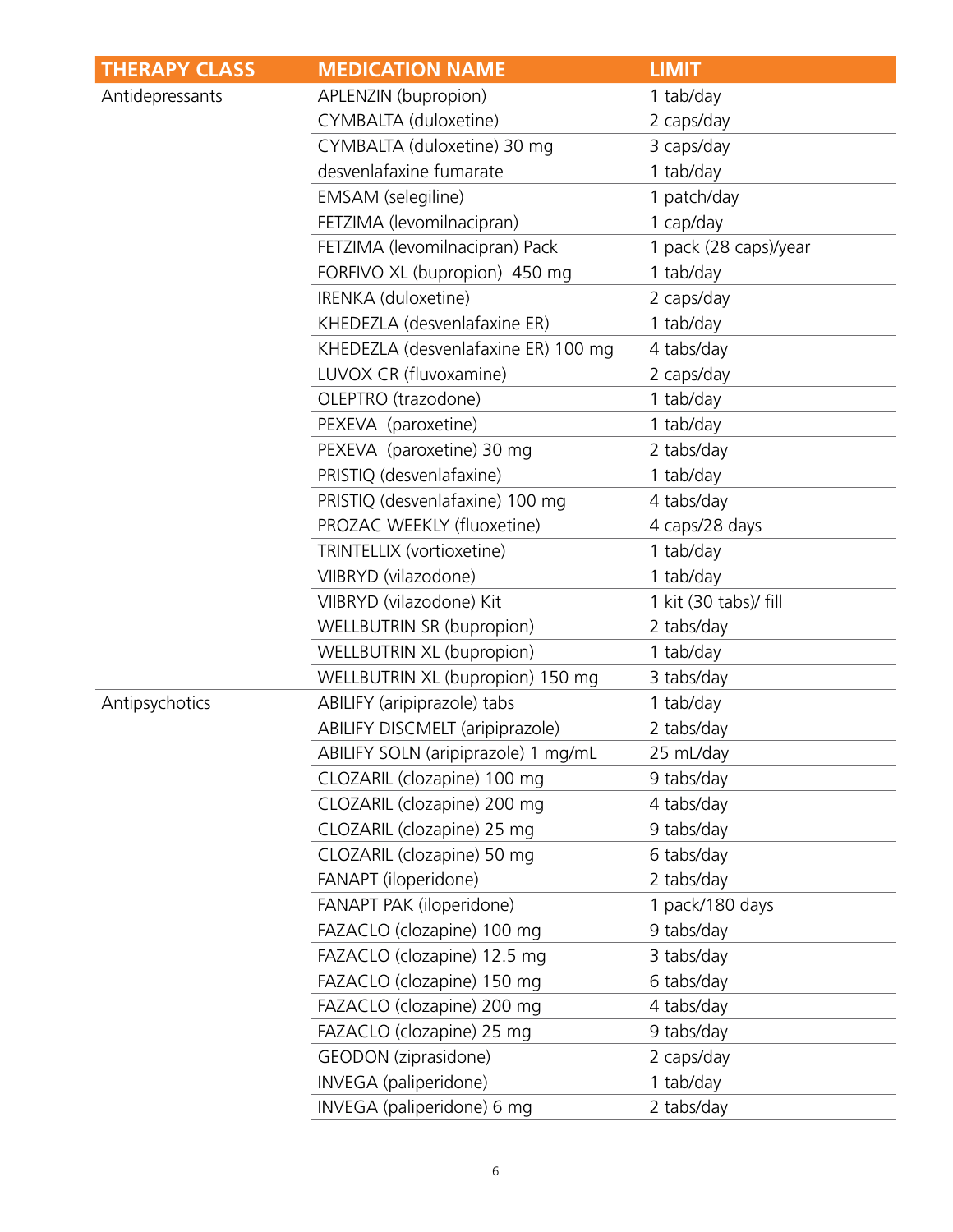| <b>THERAPY CLASS</b> | <b>MEDICATION NAME</b>                       | <b>LIMIT</b> |
|----------------------|----------------------------------------------|--------------|
|                      | LATUDA (lurasidone) 20 mg, 40 mg,            | 1 tab/day    |
|                      | 60mg, 120 mg                                 |              |
|                      | LATUDA (lurasidone) 80 mg                    | 2 tabs/day   |
|                      | REXULTI (brexpiprazole)                      | 1 tab/day    |
|                      | RISPERDAL (risperidone)                      | 2 tabs/day   |
|                      | RISPERDAL M (risperidone)                    | 2 tabs/day   |
|                      | RISPERDAL SOLN (risperidone)                 | 8 mL/day     |
|                      | SAPHRIS (asenapine)                          | 2 tabs/day   |
|                      | SEROQUEL (quetiapine) 300 mg, 400 mg         | 2 tabs/day   |
|                      | SEROQUEL (quetiapine) 25 mg,                 | 3 tabs/day   |
|                      | 50 mg, 100 mg, 200 mg                        |              |
|                      | SEROQUEL XR (quetiapine)                     | 2 tabs/day   |
|                      | SEROQUEL XR (quetiapine) 200 mg              | 3 tabs/day   |
|                      | SYMBYAX (olanzapine/fluoxetine)              | 1 cap/day    |
|                      | SYMBYAX (olanzapine/fluoxetine)<br>$3-25$ mg | 3 caps/day   |
|                      | SYMBYAX (olanzapine/fluoxetine)<br>6-25 mg   | 3 caps/day   |
|                      | VERSACLOZ (clozapine)                        | 18 mL/day    |
|                      | VRAYLAR (cariprazine)                        | 1 cap/day    |
|                      | VRAYLAR (cariprazine) pack                   | 2 packs/year |
|                      | ZYPREXA (olanzapine)                         | 1 tab/day    |
|                      | ZYPREXA ZYDIS (olanzapine)                   | 1 tab/day    |
| Benzodiazepines      | alprazolam intensol                          | 10 mL/day    |
|                      | alprazolam ODT                               | 4 tabs/day   |
|                      | alprazolam ODT 2 mg                          | 5 tabs/day   |
|                      | ATIVAN (lorazepam)                           | 3 tabs/day   |
|                      | ATIVAN (lorazepam) 2 mg                      | 5 tabs/day   |
|                      | chlordiazepoxide 10 mg                       | 30 caps/day  |
|                      | chlordiazepoxide 25 mg                       | 12 caps/day  |
|                      | chlordiazepoxide 5 mg                        | 4 caps/day   |
|                      | clonazepam ODT                               | 3 tabs/day   |
|                      | clonazepam ODT 2 mg                          | 10 tabs/day  |
|                      | KLONOPIN (clonazepam)                        | 3 tabs/day   |
|                      | lorazepam intensol                           | 5 mL/day     |
|                      | oxazepam                                     | 4 caps/day   |
|                      | TRANXENE T (clorazepate) 15 mg               | 6 tabs/day   |
|                      | TRANXENE T (clorazepate) 3.75 mg             | 24 tabs/day  |
|                      | TRANXENE T (clorazepate) 7.5 mg              | 12 tabs/day  |
|                      | XANAX (alprazolam)                           | 4 tabs/day   |
|                      | XANAX (alprazolam) 2 mg                      | 5 tabs/day   |
|                      | XANAX XR (alprazolam)                        | 1 tab/day    |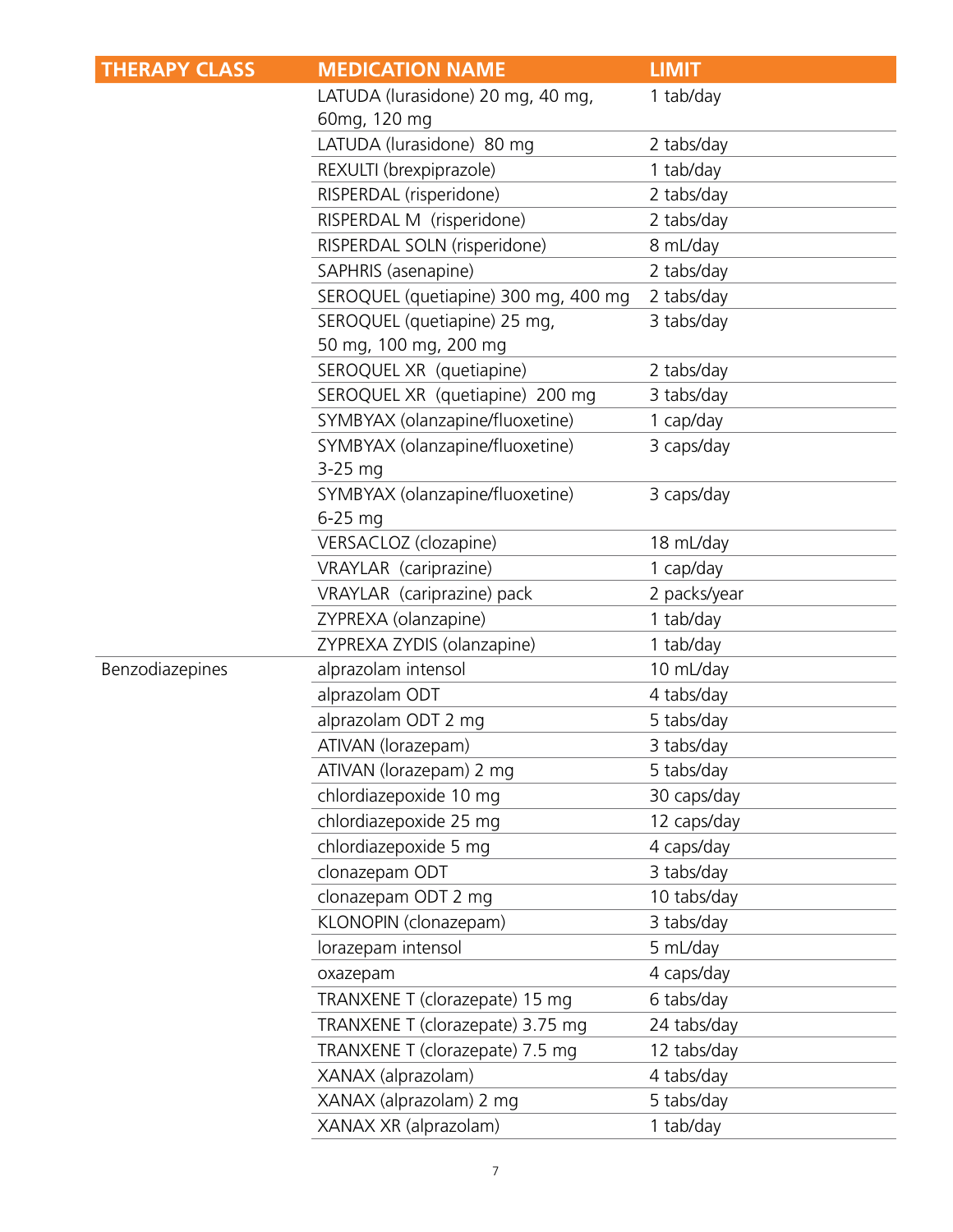| <b>THERAPY CLASS</b>                               | <b>MEDICATION NAME</b>                                           | <b>LIMIT</b>                            |
|----------------------------------------------------|------------------------------------------------------------------|-----------------------------------------|
|                                                    | XANAX XR (alprazolam) 2 mg                                       | 5 tabs/day                              |
|                                                    | XANAX XR (alprazolam) 3 mg                                       | 3 tabs/day                              |
| Fibromyalgia                                       | SAVELLA (milnacipran)                                            | 2 tabs/day                              |
|                                                    | SAVELLA (milnacipran) Pack                                       | 1 pack (55 tabs)/year                   |
| <b>Hypoactive Sexual Desire</b><br><b>Disorder</b> | ADDYI (flibanserin)                                              | 1 tab/day                               |
| Migraine                                           | ALSUMA (sumatriptan)                                             | 5 packages (10 syringes)/<br>30 days    |
|                                                    | AMERGE (naratriptan)                                             | 9 tabs/30 days                          |
|                                                    | AXERT (almotriptan)                                              | 12 tabs/30 days                         |
|                                                    | FROVA (frovatriptan)                                             | 12 tabs/30 days                         |
|                                                    | IMITREX (sumatriptan)                                            | 9 tabs/30 days                          |
|                                                    | IMITREX (sumatriptan) AUTO-INJECTOR 4<br>mg/0.5 mL & 6 mg/0.5 mL | 5 kits (10 units)/30 days               |
|                                                    | IMITREX (sumatriptan) CARTRIDGE 4<br>mg/0.5 mL & 6 mg/0.5 mL     | 5 kits (10 units)/30 days               |
|                                                    | IMITREX (sumatriptan) Nasal                                      | 12 spray unit devices/30 days           |
|                                                    | IMITREX (sumatriptan) SYRINGE 4 mg/0.5<br>mL & 6 mg/0.5 mL       | 5 kits (10 units)/30 days               |
|                                                    | MAXALT (rizatriptan)                                             | 18 tabs/30 days                         |
|                                                    | MAXALT-MLT (rizatriptan)                                         | 18 tabs/30 days                         |
|                                                    | MIGRANAL (dihydroergotamine)                                     | 1 package (8 vials)/30 days             |
|                                                    | <b>ONZETRA XSAIL (sumatriptan)</b>                               | 1 kit (8 doses)/30 days                 |
|                                                    | RELPAX (eletriptan)                                              | 12 tabs/30 days                         |
|                                                    | SUMAVEL DOSEPRO (sumatriptan)                                    | 12 prefilled syringes/30 days           |
|                                                    | TREXIMET (sumatriptan/naproxen)                                  | 9 tabs/30 days                          |
|                                                    | ZEMBRACE SYMTOUCH (sumatriptan)                                  | 4 cartons (16 doses)/30 days            |
|                                                    | ZOMIG (zolmitriptan)                                             | 12 tabs/30 days                         |
|                                                    | ZOMIG (zolmitriptan) Nasal                                       | 2 packages (12 spray units)/<br>30 days |
|                                                    | ZOMIG ZMT (zolmitriptan)                                         | 9 tabs/30 days                          |
|                                                    | ZOMIG ZMT (zolmitriptan) 2.5 mg                                  | 12 tabs/30 days                         |
| Parkinson's                                        | XADAGO (safinamide)                                              | 1 tab/day                               |
| Sedative Hypnotics                                 | AMBIEN (zolpidem)                                                | 1 tab/day                               |
|                                                    | AMBIEN CR (zolpidem)                                             | 1 tab/day                               |
|                                                    | BELSOMRA (suvorexant)                                            | 1 tab/day                               |
|                                                    | DORAL (quazepam)                                                 | 1 tab/day                               |
|                                                    | EDLUAR (zolpidem)                                                | 1 tab/day                               |
|                                                    | estazolam                                                        | 1 tab/day                               |
|                                                    | flurazepam                                                       | 1 cap/day                               |
|                                                    | HALCION (triazolam)                                              | 2 tabs/day                              |
|                                                    | INTERMEZZO (zolpidem)                                            | 1 tab/day                               |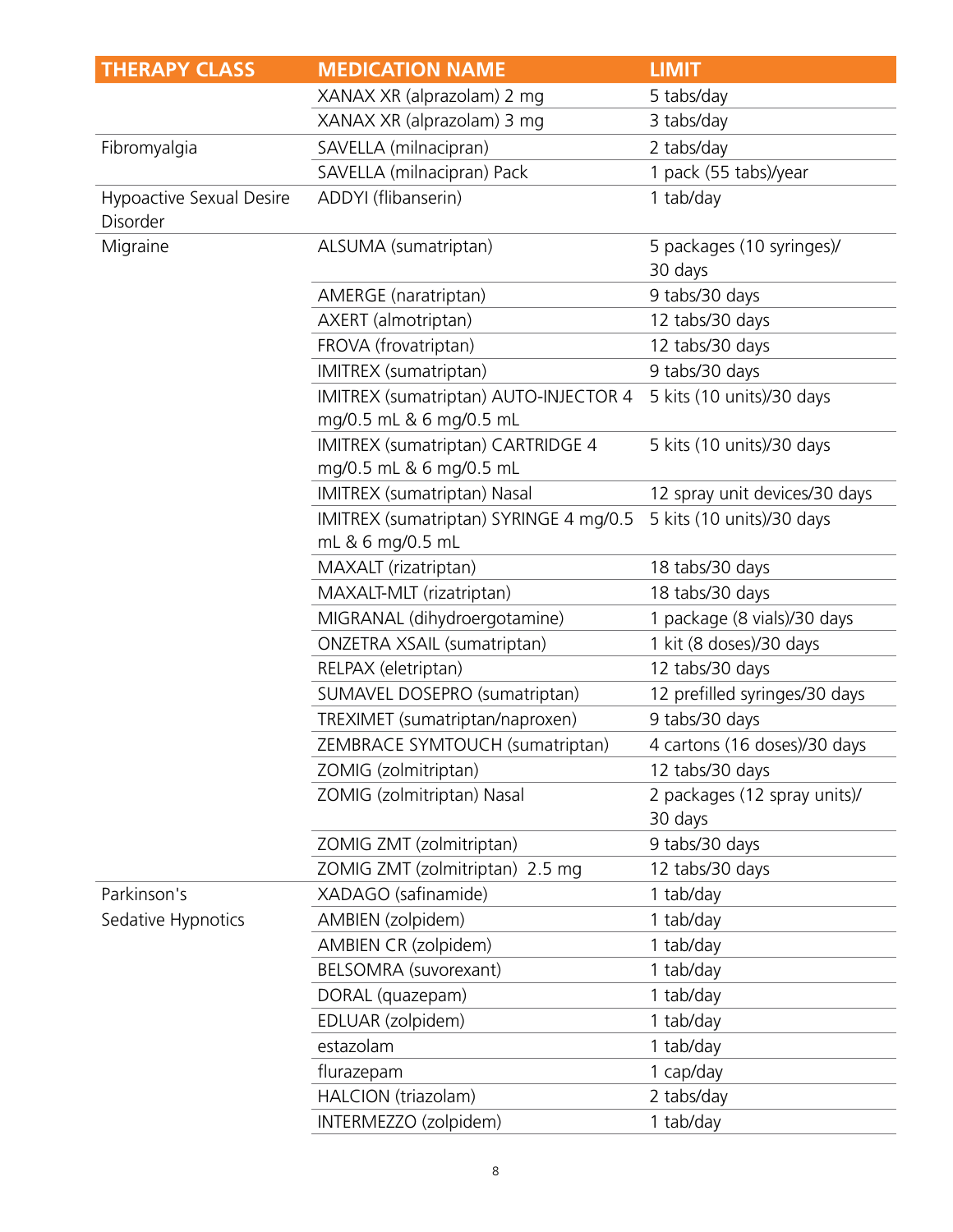| <b>THERAPY CLASS</b>                  | <b>MEDICATION NAME</b>                                 | <b>LIMIT</b>                    |
|---------------------------------------|--------------------------------------------------------|---------------------------------|
|                                       | LUNESTA (eszopiclone)                                  | 1 tab/day                       |
|                                       | RESTORIL (temazepam)                                   | 1 cap/day                       |
|                                       | ROZEREM (ramelteon)                                    | 1 tab/day                       |
|                                       | SILENOR (doxepin)                                      | 1 tab/day                       |
|                                       | SONATA (zaleplon) 10 mg                                | 2 cap/day                       |
|                                       | SONATA (zaleplon) 5 mg                                 | 1 cap/day                       |
|                                       | ZOLPIMIST (zolpidem)                                   | 1 bottle (7.7 g)/30 days        |
| Stimulants                            | NUVIGIL (armodafinil)                                  | 1 tab/day                       |
|                                       | NUVIGIL (armodafinil) 50 mg                            | 2 tabs/day                      |
|                                       | PROVIGIL (modafinil)                                   | 1 tab/day                       |
| Toxicology                            | LUCEMYRA (lofexidine)                                  | 16 tabs/day, 14 day supply      |
| <b>Dermatology</b>                    |                                                        |                                 |
| Anti-Inflammatory                     | SOLARAZE (diclofenac) GEL                              | 300 gm/30 days                  |
| Miscellaneous                         | ENSTILAR (calcipotriene/betamethasone<br>dipropionate) | 420 g/28 days                   |
|                                       | TACLONEX (calcipotriene/betamethasone)                 | 400 g/30 days                   |
|                                       | TACLONEX SCALP (calcipotriene/<br>betamethasone)       | 120 g/30 days                   |
| <b>Endocrinology &amp; Metabolism</b> |                                                        |                                 |
| Androgens, Anabolic                   | OXANDRIN (oxandrolone) 10 mg                           | 2 tabs/day                      |
| Steroids                              | OXANDRIN (oxandrolone) 2.5 mg                          | 8 tabs/day                      |
| Antidiabetic Agents                   | ADLYXIN (lixisenatide)                                 | 2 pens (6 mL)/28 days           |
|                                       | ADLYXIN (lixisenatide) Starter Pack                    | 2 starter kits (12 mL)/365 days |
|                                       | BYDUREON, BYDUREON BCISE                               | 4 vials/pen-inj/28 days         |
|                                       | (exenatide)                                            |                                 |
|                                       | BYETTA (exenatide)                                     | 1 syringe/30 days               |
|                                       | OZEMPIC (semaglutide)                                  | 1 pen/28 days                   |
|                                       | OZEMPIC (semaglutide) 1 mg                             | 2 pens/28 days                  |
|                                       | SOLIQUA (insulin glargine/lixisenatide)                | 5 pens (15 mL)/25 days          |
|                                       | TANZEUM (albiglutide)                                  | 4 pen-inj/28 days               |
|                                       | TRULICITY (dulaglutide)                                | 4 pen-inj/28 days               |
|                                       | VICTOZA (liraglutide)                                  | 3 pen-inj/ 30 days              |
|                                       | XULTOPHY (insulin degludec/liraglutide)                | 5 pens (15 mL)/30 days          |
| Osteoporosis                          | ACTONEL (risedronate) tab 150 mg                       | 1 tab/28 days                   |
|                                       | ACTONEL (risedronate) tab 35 mg                        | 4 tabs/28 days                  |
|                                       | ATELVIA (risedronate)                                  | 4 tabs/28 days                  |
|                                       | BINOSTO (alendronate)                                  | 4 tabs/28 days                  |
|                                       | BONIVA (ibandronate)                                   | 1 tab/28 days                   |
|                                       | BONIVA IV (ibandronate)                                | 1 syringe/90 days               |
|                                       | FORTICAL (calcitonin)                                  | 1 bottle (3.7mL)/30 days        |
|                                       | FOSAMAX (alendronate) 35 mg & 70 mg                    | 4 tabs/28 days                  |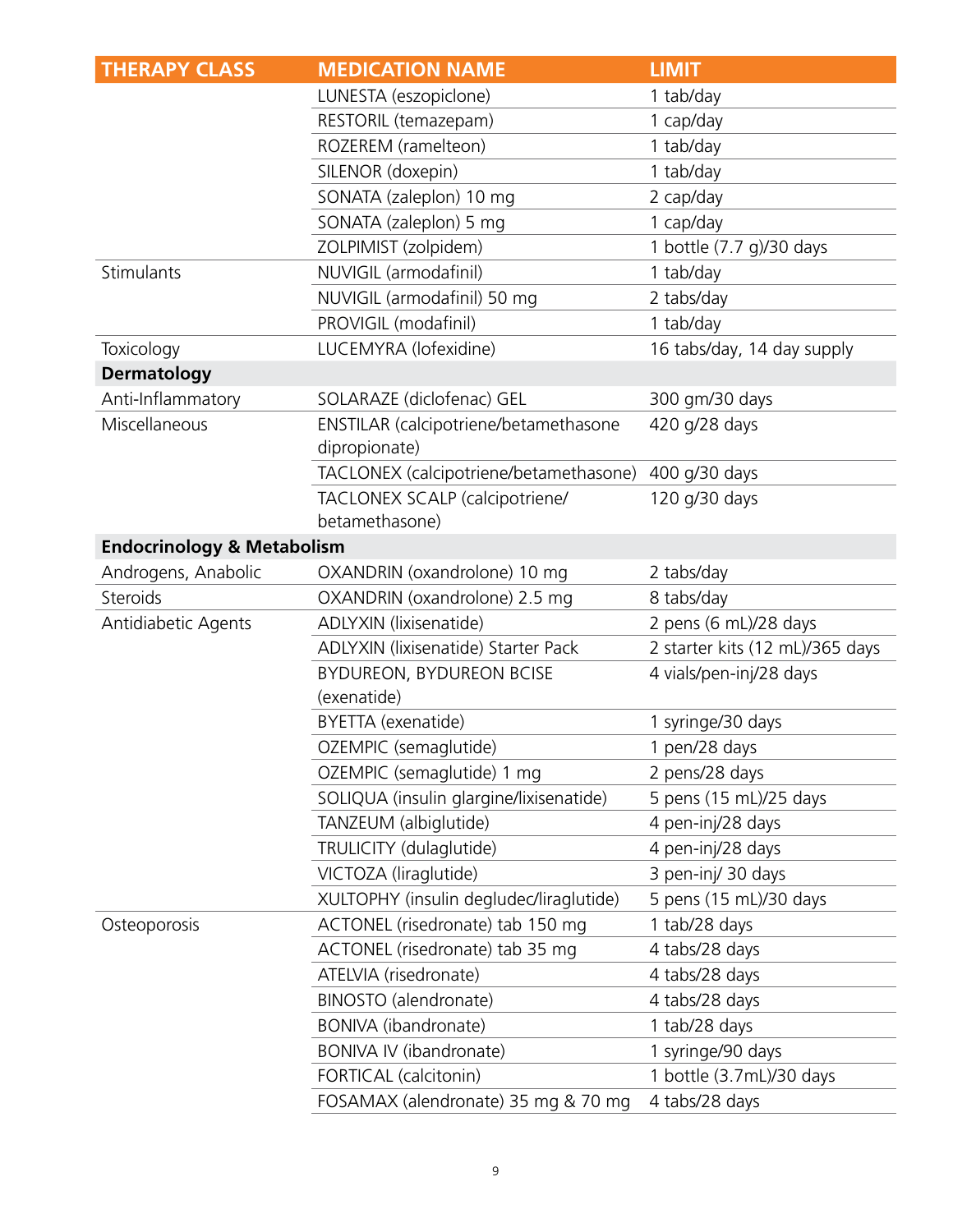| <b>THERAPY CLASS</b>           | <b>MEDICATION NAME</b>            | <b>LIMIT</b>               |
|--------------------------------|-----------------------------------|----------------------------|
|                                | FOSAMAX PLUS D (alendronate/      | 4 tabs/28 days             |
|                                | cholecalciferol)                  |                            |
|                                | MIACALCIN (calcitonin)            | 1 bottle (3.7mL)/30 days   |
| Gastroenterology               |                                   |                            |
| Antiemetics                    | AKYNZEO (netupitant-palonosetron) | 2 caps/30 days             |
|                                | ANZEMET (dolasetron)              | 2 tabs/30 days             |
|                                | BONJESTA (doxylamine-pyridoxine)  | 2 tabs/day                 |
|                                | CESAMET (nabilone)                | 20 caps/fill or 3 max days |
|                                |                                   | supply                     |
|                                | DICLEGIS (doxylamine-pyridoxine)  | 4 tabs/day                 |
|                                | EMEND (aprepitant) caps 125 mg    | 2 caps/30 days             |
|                                | EMEND (aprepitant) 125 mg/80 mg   | 2 packs (6 caps)/30 days   |
|                                | EMEND (aprepitant) 40 mg          | 1 cap/30 days              |
|                                | EMEND (aprepitant) 80 mg          | 4 caps/30 days             |
|                                | EMEND (aprepitant) Susp 125 mg    | 3 packets/30 days          |
|                                | GRANISOL (granisetron)            | 1 bottle (30 mL)/30 days   |
|                                | KYTRIL (granisetron)              | 4 tabs/30 days             |
|                                | MARINOL (dronabinol)              | 2 caps/day                 |
|                                | SANCUSO (granisetron)             | 2 patches/30 days          |
|                                | SUSTOL (ganisetron)               | 3 syringes/30 days         |
|                                | SYNDROS (dronabinol)              | 4 mL/day                   |
|                                | VARUBI (rolapitant)               | 4 tabs/30 days             |
|                                | ZOFRAN (ondansetron)              | 120 mL/30 days             |
|                                | ZOFRAN (ondansetron) 24 mg        | 2 tabs/30 days             |
|                                | ZUPLENZ (ondansetron)             | 10 films/30 days           |
| Constipation                   | AMITIZA (lubiprostone)            | 2 caps/day                 |
|                                | LINZESS (linaclotide)             | 1 cap/day                  |
| Diarrhea                       | FULYZAQ (crofelemer)              | 2 tabs/day                 |
|                                | MYTESI (crofelemer)               | 2 tabs/day                 |
| Irritable Bowel Syndrome       | VIBERZI (eluxadoline)             | 2 tabs/day                 |
| Opioid-induced<br>Constipation | MOVANTIK (naloxegol)              | 1 tab/day                  |
|                                | RELISTOR (methylnaltrexone)       | 1 syringe/day              |
|                                | RELISTOR (methylnaltrexone) Kit   | 1 vial/day                 |
|                                | RELISTOR (methylnaltrexone) tab   | 3 tabs/day                 |
|                                | SYMPROIC (naldemedine)            | 1 tab/day                  |
|                                | TRULANCE (plecanatide)            | 1 tab/day                  |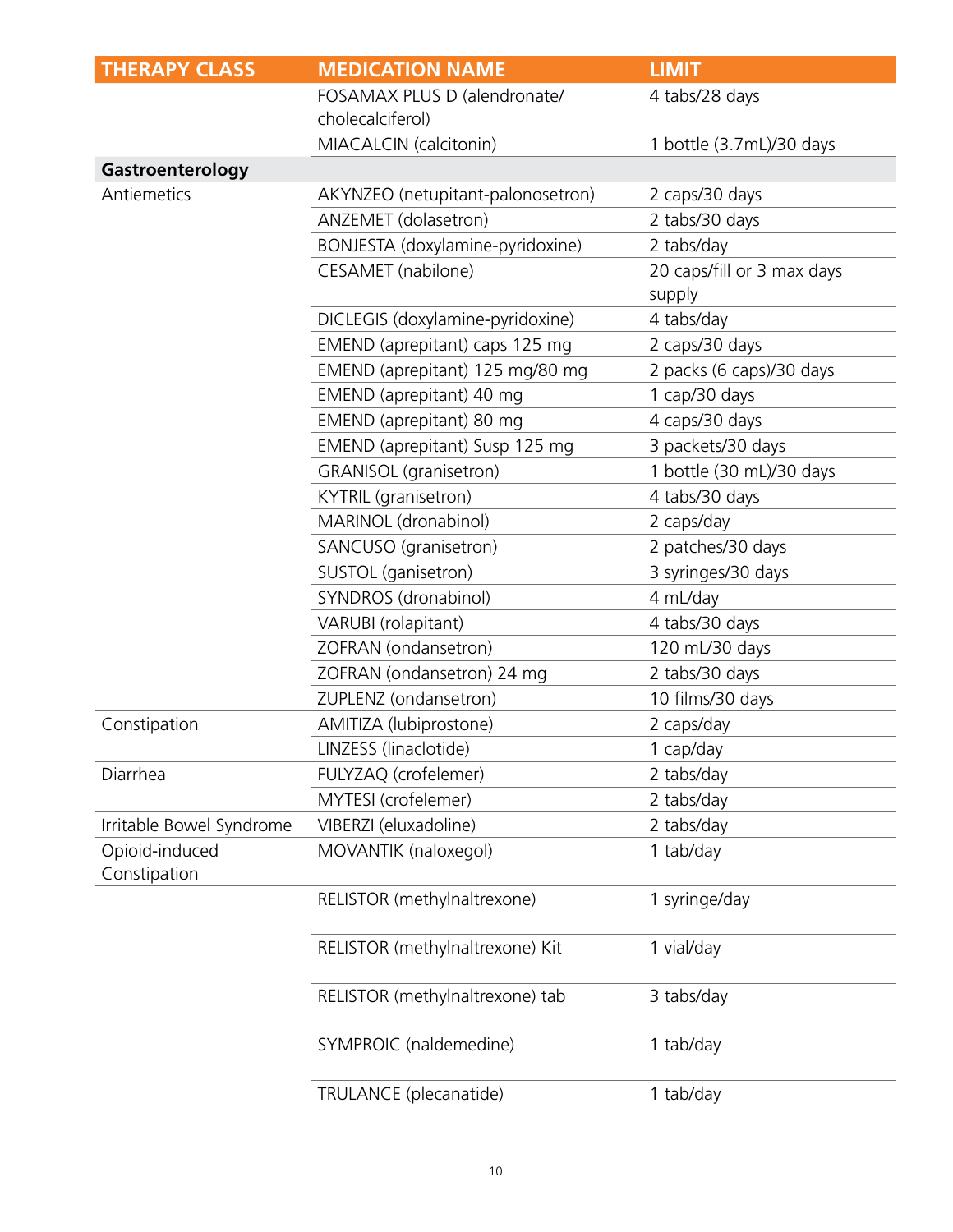| <b>THERAPY CLASS</b>                 | <b>MEDICATION NAME</b>                                       | <b>LIMIT</b>             |
|--------------------------------------|--------------------------------------------------------------|--------------------------|
| Proton Pump Inhibitors               | ACIPHEX (rabeprazole)                                        | 1 tab/day                |
|                                      | ACIPHEX SPRINKLE (rabeprazole) SPR                           | 1 cap/day                |
|                                      | DEXILANT (dexlansoprazole)                                   | 1 cap/day                |
|                                      | esomeprazole strontium                                       | 1 cap/day                |
|                                      | NEXIUM (esomeprazole) Caps                                   | 1 cap/day                |
|                                      | NEXIUM (esomeprazole) Packs                                  | 1 packet/day             |
|                                      | PREVACID (lansoprazole)                                      | 1 cap/day                |
|                                      | PREVACID (lansoprazole) Solutab                              | 1 tab/day                |
|                                      | PRILOSEC (omeprazole)                                        | 1 cap/day                |
|                                      | PRILOSEC PACKETS (omeprazole)                                | 2 packets/day            |
|                                      | PROTONIX (pantoprazole) packets                              | 1 packet/day             |
|                                      | PROTONIX (pantoprazole) tab                                  | 1 tab/day                |
|                                      | ZEGERID (omeprazole) caps                                    | 2 caps/day               |
|                                      | ZEGERID (omeprazole) packets                                 | 2 packets/day            |
| Immunology                           |                                                              |                          |
| Allergen Extracts                    | GRASTEK (timothy grass pollen)                               | 1 tab/day                |
|                                      | ODACTRA (house dust mite)                                    | 1 tab/day                |
|                                      | ORALAIR (mixed grass pollens allergen)<br>300 IR             | 1 tab/day                |
|                                      | ORALAIR ADULT SAMPLE KIT (mixed                              | 1 kit/year               |
|                                      | grass pollens allergen) Kit                                  |                          |
|                                      | ORALAIR ADULT STARTER PACK (mixed<br>grass pollens allergen) | 1 pack/year              |
|                                      | ORALAIR CHILDREN/ADOLESCENTS                                 | 2 packs/year             |
|                                      | (mixed grass pollens allergen) Starter Pack                  |                          |
|                                      | ORALAIR CHILDREN/ADOLESCENTS                                 | 2 kits/year              |
|                                      | (mixed grass pollens allergen) Sample Kit,                   |                          |
|                                      | RAGWITEK (short ragweed pollen<br>allergen)                  | 1 tab/day                |
| <b>Miscellaneous</b>                 |                                                              |                          |
| Diabetic Supplies                    | <b>GLUCOSE TEST STRIPS</b>                                   | 300/30 days              |
| Methotrexate Auto<br>Injectors       | OTREXUP (methotrexate)                                       | 4 auto-injectors/28 days |
|                                      | RASUVO (methotrexate)                                        | 4 auto-injectors/28 days |
| Movement Disorder<br>Agents          | INGREZZA (valbenazine tosylate)                              | 2 caps/day               |
|                                      | INGREZZA (valbenazine tosylate) 80 mg                        | 1 cap/day                |
| <b>Smoking Cessation</b><br>Products | CHANTIX (varenicline)                                        | 180 days supply/year     |
|                                      | COMMIT (nicotine lozenges)                                   | 180 days supply/year     |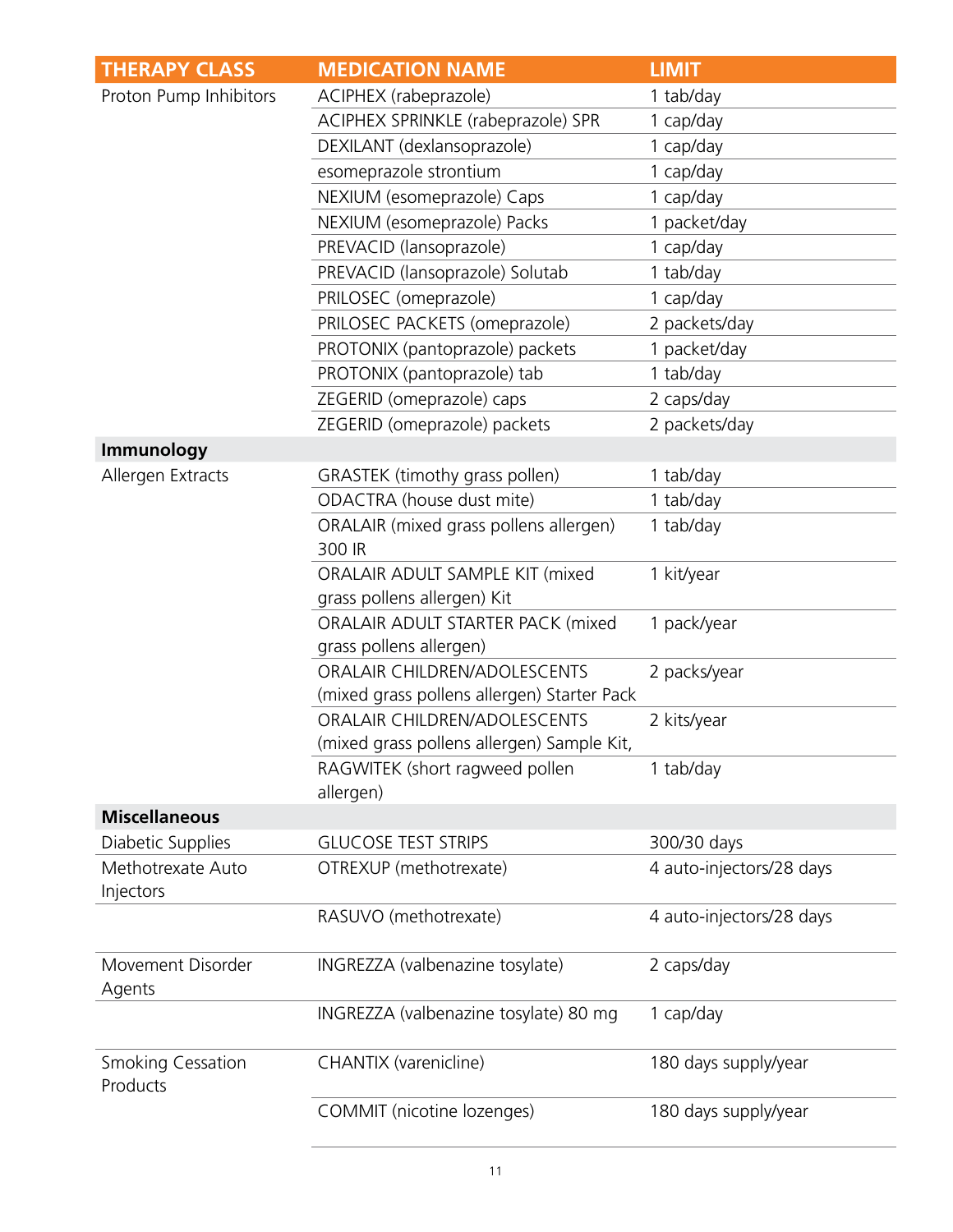| <b>THERAPY CLASS</b>               | <b>MEDICATION NAME</b>                              | <b>LIMIT</b>              |
|------------------------------------|-----------------------------------------------------|---------------------------|
|                                    | NICODERM (nicotine transdermal)                     | 180 days supply/year      |
|                                    | NICORETTE (nicotine gum)                            | 180 days supply/year      |
|                                    | NICOTROL Inhaler (nicotine)                         | 180 days supply/year      |
|                                    | NICOTROL NS (nicotine)                              | 180 days supply/year      |
|                                    | ZYBAN (bupropion)                                   | 180 days supply/year      |
| <b>Obstetrics &amp; Gynecology</b> |                                                     |                           |
| Contraceptives                     | AMETHIA (levonorg-eth est)                          | $1/91$ days               |
|                                    | AMETHIA LO (levonorg-eth est)                       | $1/91$ days               |
|                                    | ASHLYNA (levonorg-eth est)                          | $1/91$ days               |
|                                    | CAMRESE (levonorg-eth est)                          | $1/91$ days               |
|                                    | CAMRESE LO (levonorg-eth est)                       | $1/91$ days               |
|                                    | DAYSEE (levonorg-eth est)                           | $1/91$ days               |
|                                    | DEPO/DEPO-SUBQ PROVERA                              | $1/90$ days               |
|                                    | (medroxyprogesterone)                               |                           |
|                                    | INTROVALE (levonorg-eth est)                        | $1/91$ days               |
|                                    | JOLESSA (levonorg-eth est)                          | $1/91$ days               |
|                                    | LOSEASONIQUE (ethinyl estradiol/<br>levonorgestrel) | $1/91$ days               |
|                                    | QUARTETTE (levonorg-eth est)                        | $1/91$ days               |
|                                    | QUASENSE (levonorg-eth est)                         | $1/91$ days               |
|                                    | SEASONIQUE (ethinyl estradiol/<br>levonorgestrel)   | $1/91$ days               |
|                                    | SETLAKIN (levonorg-eth est)                         | $1/91$ days               |
| Hormone Replacement                | CRINONE (progesterone)                              | 15 applicators/30 days    |
|                                    | ESTRING (estradiol)                                 | 1 package/90 days         |
|                                    | FEMRING (estradiol acetate)                         | 1 package/90 days         |
| Miscellaneous                      | BRISDELLE (paroxetine)                              | 1 cap/day                 |
| Ophthalmology                      |                                                     |                           |
| Anti-inflammatory                  | BROMDAY (bromfenac)                                 | 4 bottles/year            |
|                                    | <b>BROMSITE</b> (bromfenac)                         | 4 bottles/year            |
|                                    | ILEVRO (nepafenac) 0.3%                             | 2 bottles/30 days         |
|                                    | LOTEMAX (loteprednol) gel, oint                     | 4 bottles/year            |
|                                    | NEVANAC (nepafenac) 0.1%                            | 2 bottles/30 days         |
|                                    | PROLENSA (bromfenac sodium)                         | 4 bottles/year            |
| Prostaglandins                     | LUMIGAN (bimatoprost)                               | 1 bottle (2.5 mL)/25 days |
|                                    | RESCULA (unoprostone)                               | 1 bottle (5 mL)/25 days   |
|                                    | TRAVATAN (travoprost)                               | 1 bottle (2.5 mL)/25 days |
|                                    | TRAVATAN Z (travoprost)                             | 1 bottle (2.5 mL)/25 days |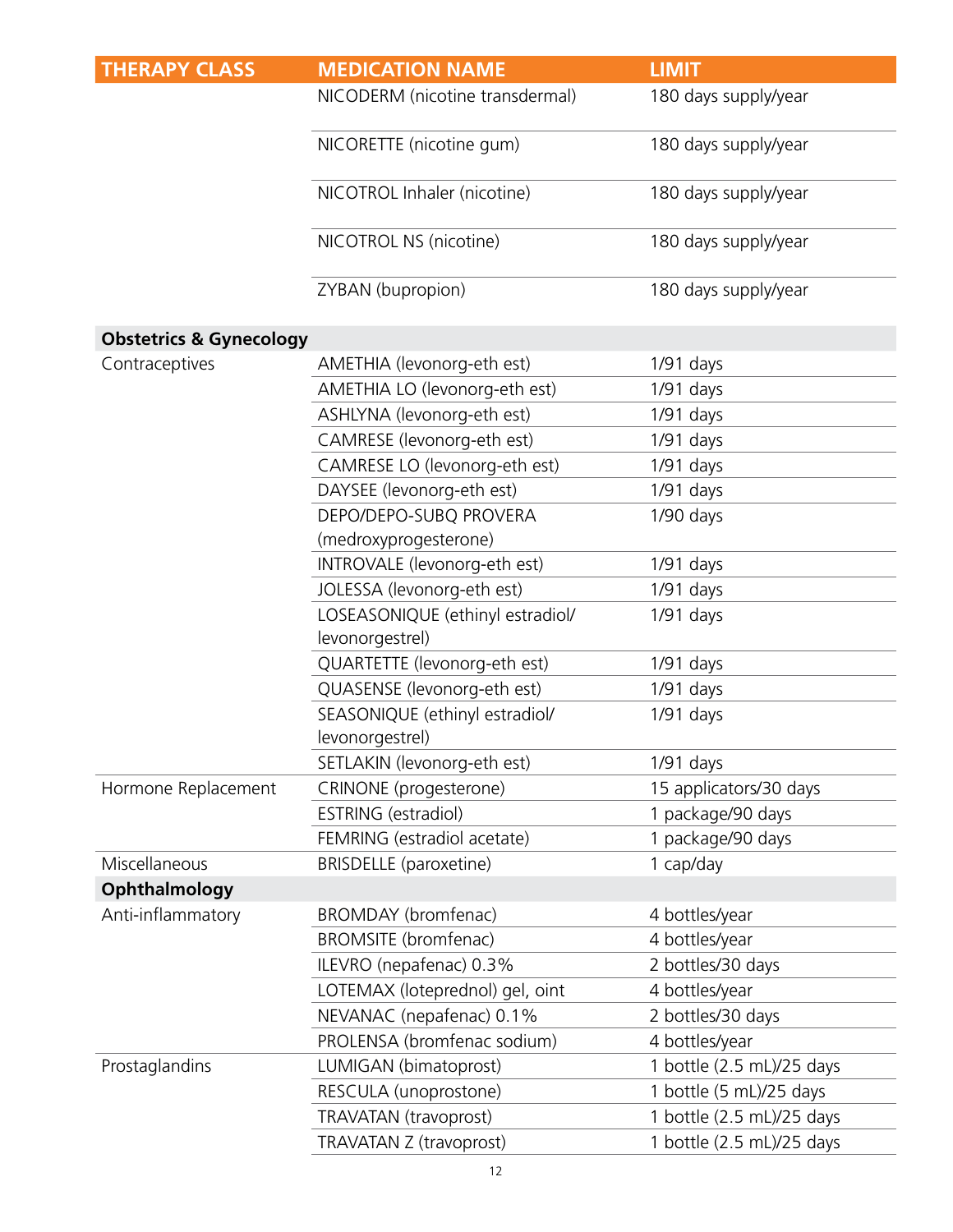| VYZULTA (latanoprostene)<br>1 bottle (5 mL)/25 days<br>1 bottle (2.5 mL)/25 days<br>XALATAN (latanoprost)<br>1 container/day<br>ZIOPTAN (tafluprost)<br><b>Respiratory</b><br>Allergy (intranasal)<br>ASTELIN (azelastine)<br>2 bottles (60 mL)/30 days<br>2 bottles (60 mL)/30 days<br>ASTEPRO (azelastine)<br>BECONASE AQ (beclomethasone)<br>1 inhaler (25 g)/25 days<br>DYMISTA (fluticasone/azelastine)<br>1 inhaler (23 g)/30 days<br>flunisolide<br>1 bottle (25 mL)/30 days<br>2 inhalers/30 days<br>NASONEX (mometasone)<br>OMNARIS (ciclesonide)<br>1 inhaler (12.5 g)/30 days<br>PATANASE (olopatadine)<br>1 bottle (30.5 g)/30 days<br>QNASL (beclomethasone)<br>1 inhaler (8.7 g)/30 days<br>QNASL CHILDRENS (beclomethasone)<br>1 inhaler (4.9 g)/30 days<br>RHINOCORT AQUA (budesonide)<br>2 bottles/30 days<br>VERAMYST (fluticasone furoate)<br>1 bottle (10 g)/30 days<br>XHANCE (fluticasone propionate)<br>2 bottles (32 mL)/30 days<br>ZETONNA (ciclesonide nasal)<br>1 inhaler (6.1 g)/30 days<br>Asthma/COPD (inhaled)<br>1 diskus (60 doses)/30 days<br>ADVAIR DISKUS (fluticasone/salmeterol) |
|------------------------------------------------------------------------------------------------------------------------------------------------------------------------------------------------------------------------------------------------------------------------------------------------------------------------------------------------------------------------------------------------------------------------------------------------------------------------------------------------------------------------------------------------------------------------------------------------------------------------------------------------------------------------------------------------------------------------------------------------------------------------------------------------------------------------------------------------------------------------------------------------------------------------------------------------------------------------------------------------------------------------------------------------------------------------------------------------------------------------|
|                                                                                                                                                                                                                                                                                                                                                                                                                                                                                                                                                                                                                                                                                                                                                                                                                                                                                                                                                                                                                                                                                                                        |
|                                                                                                                                                                                                                                                                                                                                                                                                                                                                                                                                                                                                                                                                                                                                                                                                                                                                                                                                                                                                                                                                                                                        |
|                                                                                                                                                                                                                                                                                                                                                                                                                                                                                                                                                                                                                                                                                                                                                                                                                                                                                                                                                                                                                                                                                                                        |
|                                                                                                                                                                                                                                                                                                                                                                                                                                                                                                                                                                                                                                                                                                                                                                                                                                                                                                                                                                                                                                                                                                                        |
|                                                                                                                                                                                                                                                                                                                                                                                                                                                                                                                                                                                                                                                                                                                                                                                                                                                                                                                                                                                                                                                                                                                        |
|                                                                                                                                                                                                                                                                                                                                                                                                                                                                                                                                                                                                                                                                                                                                                                                                                                                                                                                                                                                                                                                                                                                        |
|                                                                                                                                                                                                                                                                                                                                                                                                                                                                                                                                                                                                                                                                                                                                                                                                                                                                                                                                                                                                                                                                                                                        |
|                                                                                                                                                                                                                                                                                                                                                                                                                                                                                                                                                                                                                                                                                                                                                                                                                                                                                                                                                                                                                                                                                                                        |
|                                                                                                                                                                                                                                                                                                                                                                                                                                                                                                                                                                                                                                                                                                                                                                                                                                                                                                                                                                                                                                                                                                                        |
|                                                                                                                                                                                                                                                                                                                                                                                                                                                                                                                                                                                                                                                                                                                                                                                                                                                                                                                                                                                                                                                                                                                        |
|                                                                                                                                                                                                                                                                                                                                                                                                                                                                                                                                                                                                                                                                                                                                                                                                                                                                                                                                                                                                                                                                                                                        |
|                                                                                                                                                                                                                                                                                                                                                                                                                                                                                                                                                                                                                                                                                                                                                                                                                                                                                                                                                                                                                                                                                                                        |
|                                                                                                                                                                                                                                                                                                                                                                                                                                                                                                                                                                                                                                                                                                                                                                                                                                                                                                                                                                                                                                                                                                                        |
|                                                                                                                                                                                                                                                                                                                                                                                                                                                                                                                                                                                                                                                                                                                                                                                                                                                                                                                                                                                                                                                                                                                        |
|                                                                                                                                                                                                                                                                                                                                                                                                                                                                                                                                                                                                                                                                                                                                                                                                                                                                                                                                                                                                                                                                                                                        |
|                                                                                                                                                                                                                                                                                                                                                                                                                                                                                                                                                                                                                                                                                                                                                                                                                                                                                                                                                                                                                                                                                                                        |
|                                                                                                                                                                                                                                                                                                                                                                                                                                                                                                                                                                                                                                                                                                                                                                                                                                                                                                                                                                                                                                                                                                                        |
|                                                                                                                                                                                                                                                                                                                                                                                                                                                                                                                                                                                                                                                                                                                                                                                                                                                                                                                                                                                                                                                                                                                        |
|                                                                                                                                                                                                                                                                                                                                                                                                                                                                                                                                                                                                                                                                                                                                                                                                                                                                                                                                                                                                                                                                                                                        |
| ADVAIR HFA (fluticasone/salmeterol)<br>1 inhaler/30 days                                                                                                                                                                                                                                                                                                                                                                                                                                                                                                                                                                                                                                                                                                                                                                                                                                                                                                                                                                                                                                                               |
| AEROSPAN (flunisolide)<br>2 inhalers (8.9 g each)/30 days                                                                                                                                                                                                                                                                                                                                                                                                                                                                                                                                                                                                                                                                                                                                                                                                                                                                                                                                                                                                                                                              |
| AIRDUO RESPICLICK (fluticasone/<br>1 inhaler/30 days                                                                                                                                                                                                                                                                                                                                                                                                                                                                                                                                                                                                                                                                                                                                                                                                                                                                                                                                                                                                                                                                   |
| salmeterol)                                                                                                                                                                                                                                                                                                                                                                                                                                                                                                                                                                                                                                                                                                                                                                                                                                                                                                                                                                                                                                                                                                            |
| 2 inhalers (6.1 g each)/30 days<br>ALVESCO (ciclesonide)                                                                                                                                                                                                                                                                                                                                                                                                                                                                                                                                                                                                                                                                                                                                                                                                                                                                                                                                                                                                                                                               |
| ANORO ELLIPTA (umeclidinium-vilanterol)<br>1 package (60 blisters)/30 days                                                                                                                                                                                                                                                                                                                                                                                                                                                                                                                                                                                                                                                                                                                                                                                                                                                                                                                                                                                                                                             |
| ARCAPTA (indacaterol)<br>4 caps/day                                                                                                                                                                                                                                                                                                                                                                                                                                                                                                                                                                                                                                                                                                                                                                                                                                                                                                                                                                                                                                                                                    |
| <b>ARMONAIR RESPICLICK (fluticacone)</b><br>1 inhaler/30 days                                                                                                                                                                                                                                                                                                                                                                                                                                                                                                                                                                                                                                                                                                                                                                                                                                                                                                                                                                                                                                                          |
| ARNUITY ELLIPTA (fluticasone furoate)<br>1 inhaler/30 days                                                                                                                                                                                                                                                                                                                                                                                                                                                                                                                                                                                                                                                                                                                                                                                                                                                                                                                                                                                                                                                             |
| 1 inhaler/30 days<br><b>ASMANEX HFA (mometasone)</b>                                                                                                                                                                                                                                                                                                                                                                                                                                                                                                                                                                                                                                                                                                                                                                                                                                                                                                                                                                                                                                                                   |
| ASMANEX TWISTHALER (mometasone)<br>1 inhaler/30 days                                                                                                                                                                                                                                                                                                                                                                                                                                                                                                                                                                                                                                                                                                                                                                                                                                                                                                                                                                                                                                                                   |
| ATROVENT HFA (ipratropium)<br>2 inhalers (12.9 g each)/30<br>days                                                                                                                                                                                                                                                                                                                                                                                                                                                                                                                                                                                                                                                                                                                                                                                                                                                                                                                                                                                                                                                      |
| BREO ELLIPTA (fluticasone furoate-<br>1 package (60 blisters)/30 days<br>vilanterol)                                                                                                                                                                                                                                                                                                                                                                                                                                                                                                                                                                                                                                                                                                                                                                                                                                                                                                                                                                                                                                   |
| BEVESPI AEROSPHERE (glycopyrrolate-<br>1 inhaler/30 days<br>formoterol)                                                                                                                                                                                                                                                                                                                                                                                                                                                                                                                                                                                                                                                                                                                                                                                                                                                                                                                                                                                                                                                |
| 2 inhalers (4 g each)/30 days<br>COMBIVENT RESPIMAT (ipratropium/<br>albuterol)                                                                                                                                                                                                                                                                                                                                                                                                                                                                                                                                                                                                                                                                                                                                                                                                                                                                                                                                                                                                                                        |
| DULERA (mometasone/formoterol)<br>1 inhaler/30 days                                                                                                                                                                                                                                                                                                                                                                                                                                                                                                                                                                                                                                                                                                                                                                                                                                                                                                                                                                                                                                                                    |
| FLOVENT (fluticasone) 110 mcg, 220 mcg<br>2 inhalers (12 g each)/30 days                                                                                                                                                                                                                                                                                                                                                                                                                                                                                                                                                                                                                                                                                                                                                                                                                                                                                                                                                                                                                                               |
| FLOVENT (fluticasone) 44 mcg<br>2 inhalers/30 days                                                                                                                                                                                                                                                                                                                                                                                                                                                                                                                                                                                                                                                                                                                                                                                                                                                                                                                                                                                                                                                                     |
| FLOVENT DISKUS (fluticasone) 250 mcg<br>240 blisters/30 days                                                                                                                                                                                                                                                                                                                                                                                                                                                                                                                                                                                                                                                                                                                                                                                                                                                                                                                                                                                                                                                           |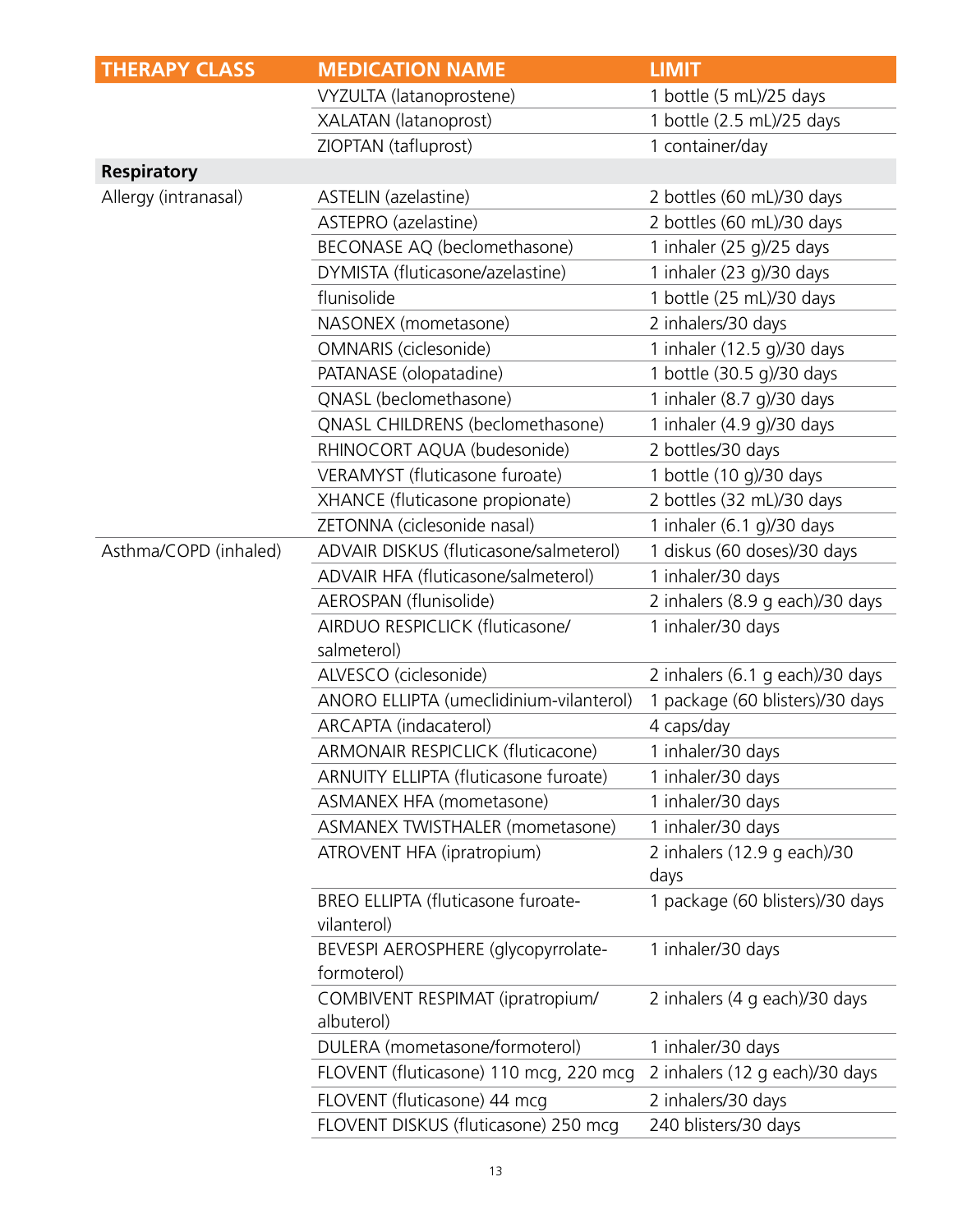| <b>THERAPY CLASS</b>    | <b>MEDICATION NAME</b>                | <b>LIMIT</b>                 |
|-------------------------|---------------------------------------|------------------------------|
|                         | FLOVENT DISKUS (fluticasone) 50 mcg,  | 60 blisters/30 days          |
|                         | 100 mcg                               |                              |
|                         | FORADIL (formoterol)                  | 1 package (60 doses)/30 days |
|                         | INCRUSE ELLIPTA (umeclidnium)         | 1 inhaler/30 days            |
|                         | LONHALA MAGNAIR (glycopyrrolate)      | 60 vials/30 days             |
|                         | PROAIR HFA (albuterol)                | 2 inhalers/30 days           |
|                         | PROAIR RESPICLICK (albuterol)         | 2 inhalers/30 days           |
|                         | PROVENTIL HFA (albuterol)             | 2 inhalers/30 days           |
|                         | PULMICORT FLEXHALER (budesonide)      | 2 packages/30 days           |
|                         | QVAR (beclomethasone) 40 mcg          | 2 inhalers/30 days           |
|                         | QVAR (beclomethasone) 80 mcg          | 3 inhalers/30 days           |
|                         | QVAR REDIHALER (beclomethasone)       | 2 inhalers/30 days           |
|                         | SEEBRI NEOHALER (glycopyrolate)       | 2 caps/day                   |
|                         | SEREVENT DISKUS (salmeterol) 50 mcg   | 1 package (60 doses)/30 days |
|                         | SPIRIVA HANDIHALER (tiotropium)       | 1 package (30 caps)/30 days  |
|                         | SPIRIVA RESPIMAT (tiotropium)         | 1 inhaler/30 days            |
|                         | STIOLTO RESPIMAT (tiotropium br-      | 1 inhaler/30 days            |
|                         | olodaterol)                           |                              |
|                         | STRIVERDI RESPIMAT (olodaterol)       | 1 inhaler/30 days            |
|                         | SYMBICORT (budesonide/formoterol)     | 1 inhaler/30 days            |
|                         | TRELEGY ELLIPTA (fluticasone/         | 60 blisters/30 days          |
|                         | umeclidinium/vilanterol)              |                              |
|                         | TUDORZA (aclidinium bromide)          | 1 pouch (60 doses)/30 days   |
|                         | UTIBRON NEOHALER (indacaterol         | 2 caps/day                   |
|                         | maleate-glycopyrrolate)               |                              |
|                         | VENTOLIN HFA (albuterol)              | 2 inhalers/30 days           |
|                         | XOPENEX HFA (levalbuterol)            | 2 inhalers (15 g)/30 days    |
| Asthma/COPD (nebulized) | ACCUNEB (albuterol)                   | 5 packages (125 vials or     |
|                         |                                       | 375 mL)/30 days              |
|                         | albuterol 2.5 mg/3 mL (0.083%)        | 180 vials (540 mL)/30 days   |
|                         | albuterol 5 mg/mL (0.5%)              | 150 mL/30 days               |
|                         | ATROVENT (ipratropium)                | 125 vials (312.5 mL)/30 days |
|                         | BROVANA (arformoterol)                | 60 vials (120 mL)/30 days    |
|                         | DUONEB (ipratropium/albuterol)        | 180 vials (540 mL)/30 days   |
|                         | PERFOROMIST (formoterol)              | 60 vials (120 mL)/30 days    |
|                         | PROVENTIL (albuterol) 2.5 mg/3mL      | 175 vials (525 mL)/30 days   |
|                         | (0.083%)                              |                              |
|                         | PULMICORT RESPULES (budesonide)       | 2 packages (120 mL)/30 days  |
|                         | XOPENEX (levalbuterol)                | 180 vials (540 mL)/30 days   |
|                         | XOPENEX (levalbuterol) 1.25 mg/0.5 mL | 90 vials (45 mL)/30 days     |
|                         | XOPENEX (levalbuterol) 1.25 mg/3 mL   | 90 vials (270 mL)/30 days    |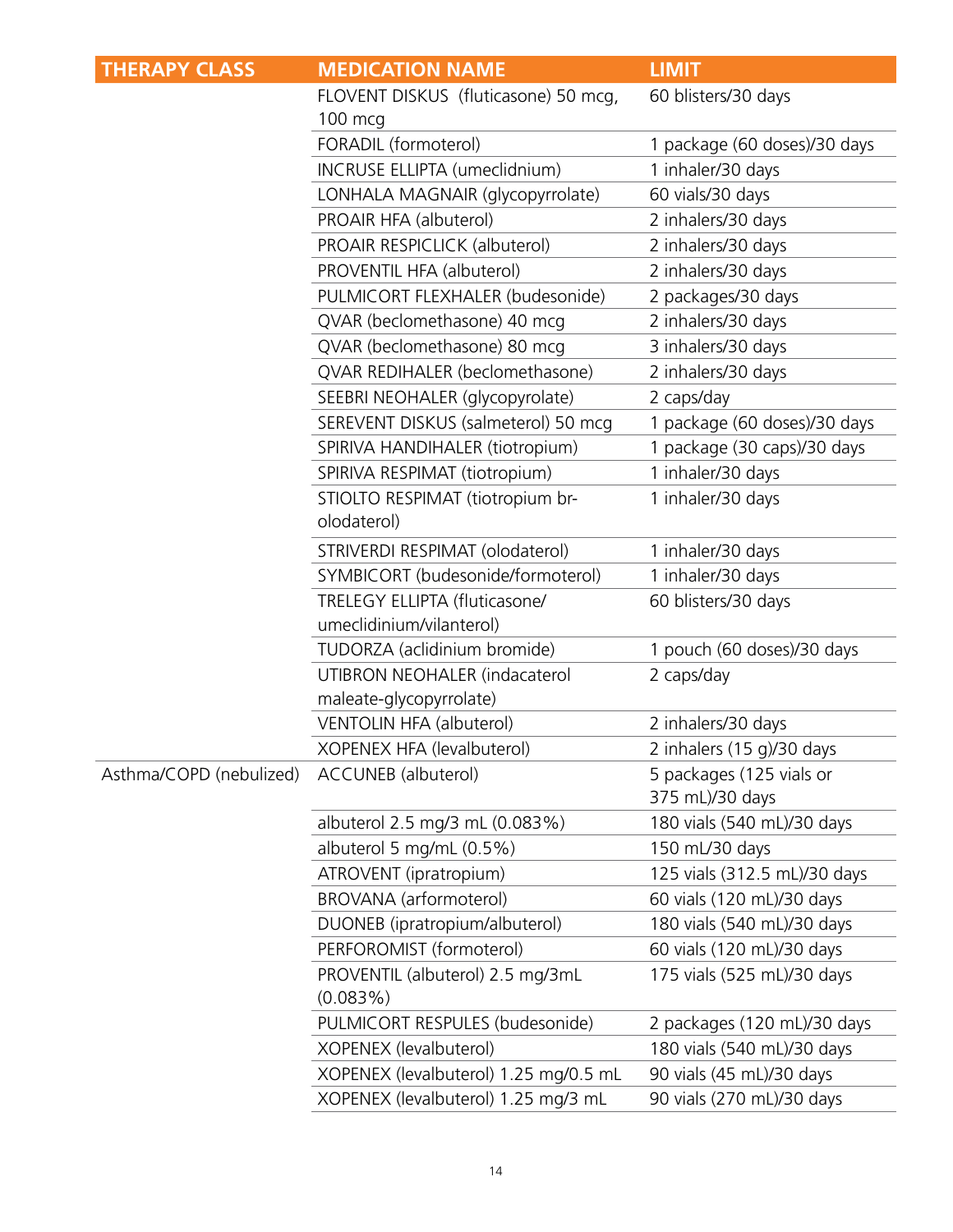| <b>THERAPY CLASS</b>                 | <b>MEDICATION NAME</b>                                  | <b>LIMIT</b>             |
|--------------------------------------|---------------------------------------------------------|--------------------------|
|                                      | Epinephrine Auto-Injectors AUVI-Q (ephinephrine) 0.1 mg | 2 auto-injectors/30 days |
| <b>Urology</b>                       |                                                         |                          |
| Erectile Dysfunction                 | CAVERJECT (alprostadil)                                 | 6 units/30 days          |
|                                      | CIALIS (tadalafil) 10 mg                                | 6 tabs/30 days           |
|                                      | CIALIS (tadalafil) 2.5 mg                               | 1 tab/day                |
|                                      | CIALIS (tadalafil) 20 mg                                | 6 tabs/30 days           |
|                                      | CIALIS (tadalafil) 5 mg                                 | 1 tab/day                |
|                                      | EDEX (alprostadil)                                      | 6 units/30 days          |
|                                      | LEVITRA (vardenafil)                                    | 6 tabs/30 days           |
|                                      | MUSE (alprostadil)                                      | 6 units/30 days          |
|                                      | STAXYN (vardenafil)                                     | 6 tabs/30 days           |
|                                      | STENDRA (avanafil)                                      | 6 tabs/30 days           |
|                                      | VIAGRA (sildenafil)                                     | 6 tabs/30 days           |
| Overactive Bladder<br>Antispasmodics | OXYTROL (oxybutynin)                                    | 8 patches/28 days        |

## **Core and Select Specialty Quantity Limit**

| <b>THERAPY CLASS</b>               | <b>MEDICATION NAME</b>            | <b>LIMIT</b>              |
|------------------------------------|-----------------------------------|---------------------------|
| <b>Anti-Infectives</b>             |                                   |                           |
| Antiretrovirals, Hepatitis B       | <b>BARACLUDE</b> (entecavir)      | 1 tab/day                 |
|                                    | <b>BARACLUDE</b> (entecavir) Soln | 630 mL/30 days            |
| Antiretrovirals, HIV               | FUZEON (enfuvirtide)              | 60 vials or 1 kit/30 days |
| Cardiology                         |                                   |                           |
| Anticoagulants, LMWH               | ARIXTRA (fondaparinux)            | 35 days supply/180 days   |
|                                    | FRAGMIN (dalteparin)              | 35 days supply/180 days   |
|                                    | LOVENOX (enoxaparin)              | 35 days supply/180 days   |
| Antilipemic                        | JUXTAPID (lomitapide)             | 1 tab/day                 |
|                                    | KYNAMRO (mipomersen)              | 4 syringes/28 days        |
|                                    | PRALUENT (alirocumab)             | 2 syringes/28 days        |
|                                    | REPATHA (evolocumab)              | 3 syringes/28 days        |
|                                    | REPATHA PUSH (evolocumab)         | 1 cartridge/28 days       |
| Pulmonary Arterial<br>Hypertension | ADCIRCA (tadalafil)               | 2 tabs/day                |
|                                    | ADEMPAS (riociguat)               | 3 tabs/day                |
|                                    | LETAIRIS (ambrisentan)            | 1 tab/day                 |
|                                    | OPSUMIT (macitentan)              | 1 tab/day                 |
|                                    | REVATIO (sildenafil) Susp         | 2 bottles/30 days         |
|                                    | REVATIO (sildenafil) Tabs         | 3 tabs/day                |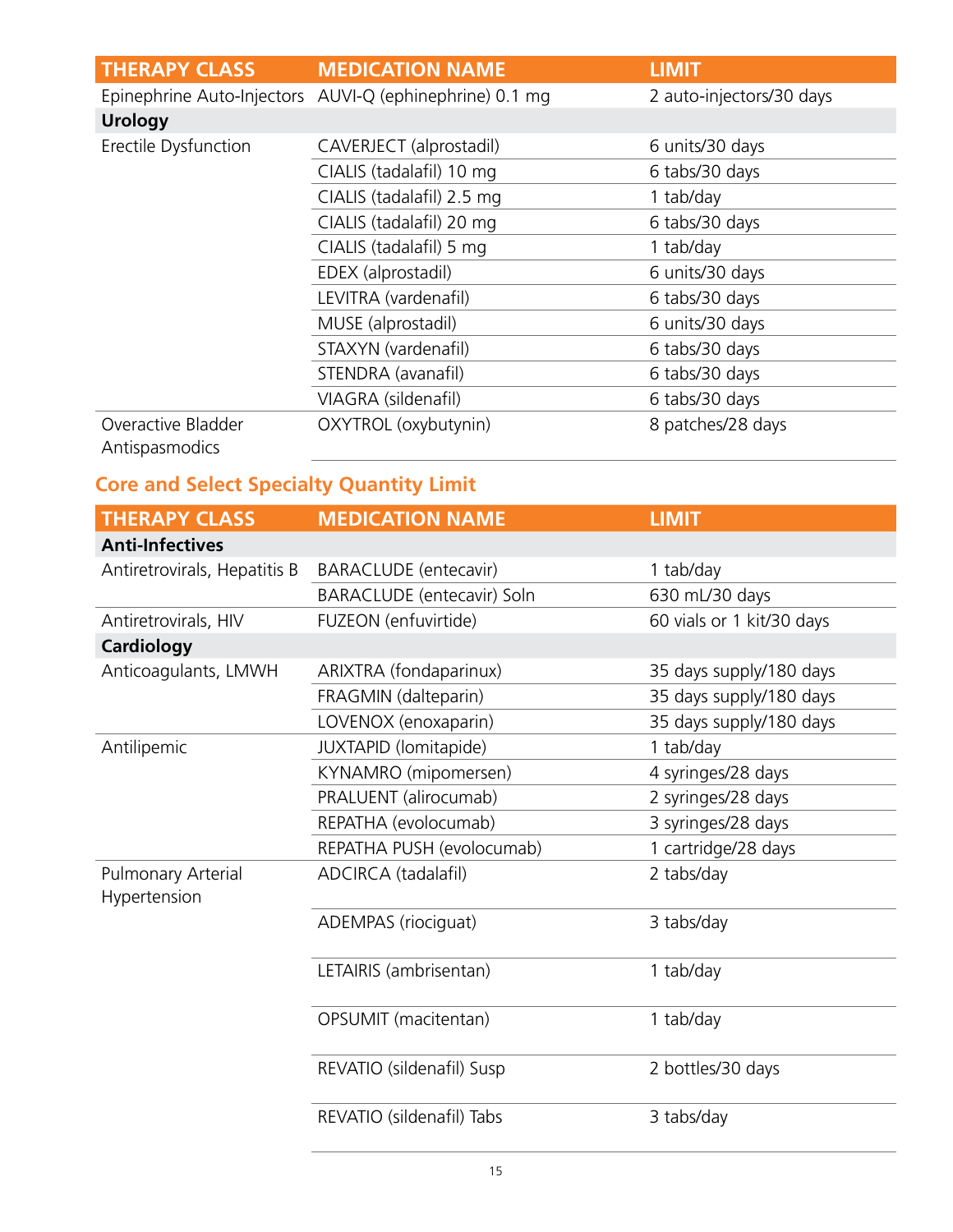| <b>THERAPY CLASS</b>                   | <b>MEDICATION NAME</b>                                  | <b>LIMIT</b>               |
|----------------------------------------|---------------------------------------------------------|----------------------------|
|                                        | TRACLEER (bosentan) Tabs                                | 2 tabs/day                 |
|                                        | TRACLEER (bosentan) Tabs for Susp                       | 4 tabs/day                 |
|                                        | TYVASO (treprostinil)                                   | 1 ampule/day               |
|                                        | UPTRAVI (selexipag)                                     | 2 tabs/day                 |
|                                        | UPTRAVI (selexipag) Pack                                | 2 packs/year               |
|                                        | <b>VENTAVIS (iloprost)</b>                              | 9 ampules/day              |
| <b>Central Nervous System</b>          |                                                         |                            |
| Depressant                             | XYREM (sodium oxybate)                                  | 3 bottles (540 mL)/30 days |
| Parkinson's                            | APOKYN (apomorphine)                                    | 30 cartridges/30 days      |
| Sleep Disorder                         | HETLIOZ (tasimelteon)                                   | 1 cap/day                  |
| <b>Dermatology</b>                     |                                                         |                            |
| <b>Atopic Dermatitis</b>               | DUPIXENT (dupilumab)                                    | 4 syringes (8mL)/28 days   |
| <b>Electrolyte &amp; Renal Agents</b>  |                                                         |                            |
| <b>Diuretics</b>                       | KEVEYIS (dichlorphenamide)                              | 4 tabs/day                 |
| <b>Endocrinology &amp; Metabolism</b>  |                                                         |                            |
| Gonadotropins                          | ELIGARD (leuprolide) 22.5 mg (3-month)                  | 1 injection/84 days        |
|                                        | ELIGARD (leuprolide) 30 mg (4-month)                    | 1 injection/112 days       |
|                                        | ELIGARD (leuprolide) 45 mg (6-month)                    | 1 injection/168 days       |
|                                        | ELIGARD (leuprolide) 7.5 mg (1-month)                   | 1 injection/28 days        |
|                                        | FIRMAGON (degarelix) 120 mg                             | 2 vials/year               |
|                                        | FIRMAGON (degarelix) 80 mg                              | 1 vial/28 days             |
|                                        | LUPANETA PACK (leuprolide) 11.25 mg                     | 1 pack/84 days             |
|                                        | $(3 \text{ mon})$                                       |                            |
|                                        | LUPANETA PACK (leuprolide) 3.75 mg<br>$(1 \text{ mon})$ | 1 pack/28 days             |
|                                        | SUPPRELIN LA (histrelin acetate)                        | 1 kit/365 days             |
|                                        | TRELSTAR (triptorelin) 22.5 mg (6-month)                | 1 injection/168 days       |
|                                        | TRELSTAR DEPOT (triptorelin)                            | 1 injection/28 days        |
|                                        | 3.75 mg (1-month)                                       |                            |
|                                        | TRELSTAR LA (triptorelin)                               | 1 injection/84 days        |
|                                        | 11.25 mg (3-month)                                      |                            |
|                                        | TRIPTODUR (triptorelin)                                 | 1 injection/168 days       |
|                                        | VANTAS (histrelin)                                      | 1 implant/year             |
|                                        | ZOLADEX (goserelin) 10.8 mg                             | 1 injection/84 days        |
|                                        | ZOLADEX (goserelin) 3.6 mg                              | 1 injection/28 days        |
| Growth Hormones and<br>Related Therapy | EGRIFTA (tesamorelin) 1 mg                              | 2 vials (1 mg each)/day    |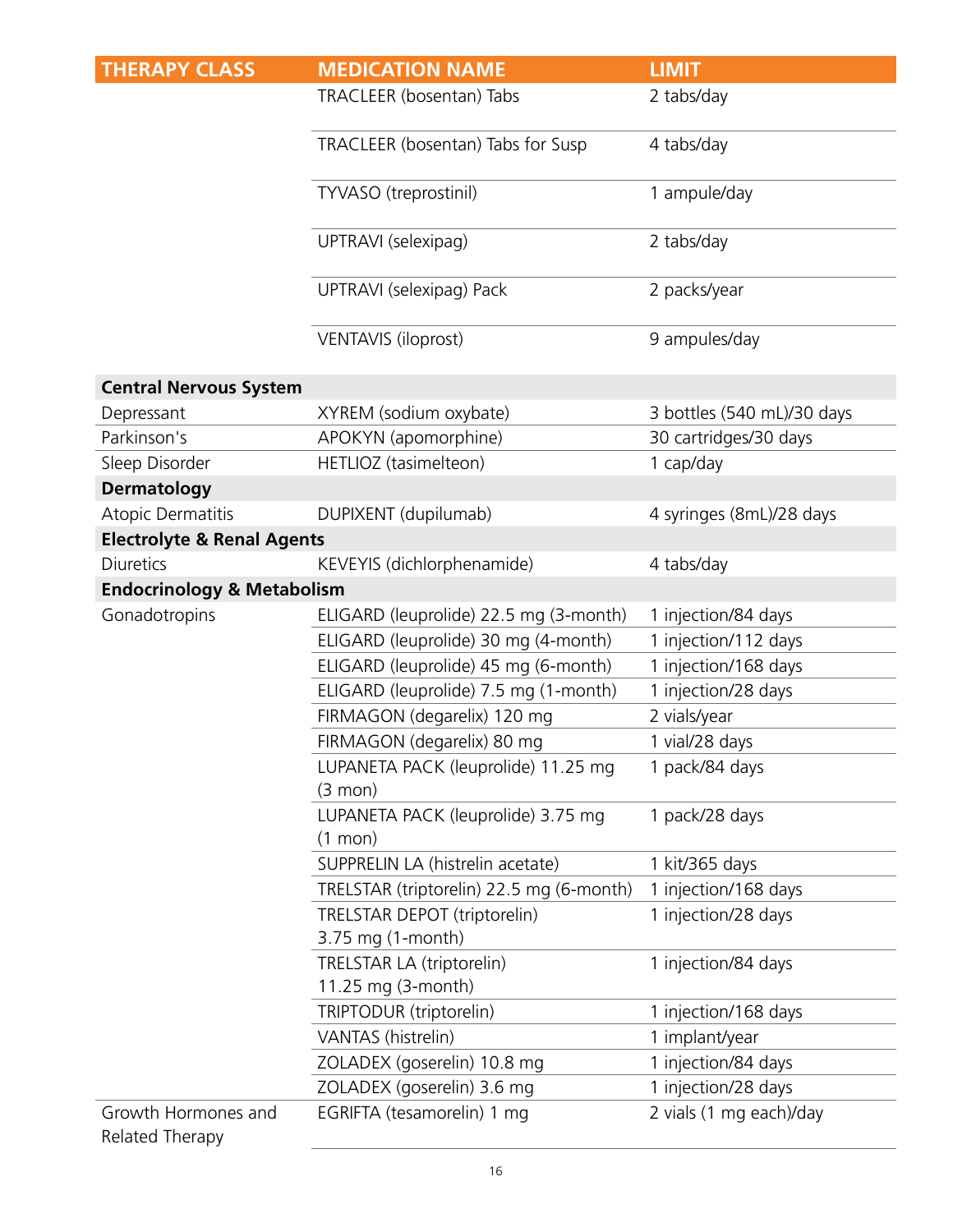| <b>THERAPY CLASS</b>                | <b>MEDICATION NAME</b>                               | <b>LIMIT</b>                |
|-------------------------------------|------------------------------------------------------|-----------------------------|
|                                     | EGRIFTA (tesamorelin) 2 mg                           | 1 vial (2 mg each)/day      |
| <b>Hormone Modifiers</b>            | NATPARA (parathyroid hormone)                        | 2 cartridges/28 days        |
| Miscellaneous                       | KORLYM (mifepristone)                                | 4 tabs/day                  |
| Osteoporosis                        | PROLIA (denosumab)                                   | 2 syringes/year             |
| Somatostatins                       | SIGNIFOR (pasireotide)                               | 2 ampules/day               |
|                                     | SIGNIFOR LAR (pasireotide)                           | 1 vial/28 days              |
| Vasopressin Antagonist              | JYNARQUE (tolvaptan)                                 | 2 tabs/day                  |
|                                     | SAMSCA (tolvaptan)                                   | 30 days supply/60 days      |
| <b>Enzyme-Related</b>               |                                                      |                             |
| Cystine-depleting Agents            | CYSTARAN (cysteamine)                                | 4 bottles/28 days           |
| Enzyme Replacement                  | XURIDEN (uridine triacetate)                         | 4 packets/day               |
| Phenylketonuria Treatment<br>Agents | PALYNZIQ (pegvaliase-pqpz) 10 mg/0.5<br>mL           | 1 syringe/day               |
|                                     | PALYNZIQ (pegvaliase-pqpz) 2.5 mg/0.5<br>mL          | 8 syringes/28 days          |
|                                     | PALYNZIQ (pegvaliase-pqpz) 20 mg/mL                  | 2 syringes/day              |
| Gastroenterology                    |                                                      |                             |
| Diarrhea                            | XERMELO (telotristat ethyl)                          | 3 tabs/day                  |
| <b>Hepatic Agents</b>               | OCALIVA (obeticholic acid)                           | 1 tab/day                   |
| Immunology                          |                                                      |                             |
| Hematopoietic Agents                | MOZOBIL (plerixafor)                                 | 7 vials (8.4 mL)/transplant |
| <b>Interleukins</b>                 | ILARIS (canakinumab)                                 | 2 vials/4 weeks             |
| Multiple Sclerosis                  | AMPYRA (dalfampridine)                               | 2 tabs/day                  |
|                                     | AUBAGIO (teriflunomide)                              | 1 tab/day                   |
|                                     | AVONEX (interferon beta-1a)                          | 1 kit (4 syringes)/28 days  |
|                                     | BETASERON (interferon beta-1b)                       | 1 package/28 days           |
|                                     | COPAXONE (glatiramer) SOSY 20 mg/ml                  | 30 syringes/30 days         |
|                                     | COPAXONE (glatiramer) SOSY 40 mg/ml                  | 12 syringes/28 days         |
|                                     | EXTAVIA (interferon beta-1b)                         | 1 package/28 days           |
|                                     | GILENYA (fingolimod)                                 | 1 cap/day                   |
|                                     | GLATOPA (glatiramer) SOSY 20 mg/ml                   | 30 syringes/30 days         |
|                                     | OCREVUS (ocrelizumab) Soln                           | 40mL (4 vials)/365 days     |
|                                     | PLEGRIDY (peginterferon beta)                        | 2 pens/syringes/28 days     |
|                                     | PLEGRIDY (peginterferon beta)<br><b>Starter Pack</b> | 1 starter pack/30 days      |
|                                     | REBIF (interferon beta-1a)                           | 12 syringes/28 days         |
|                                     | REBIF (interferon beta-1a) Starter Pack              | 1 starter pack/year         |
|                                     | TECFIDERA (dimethyl fumarate)                        | 2 caps/day                  |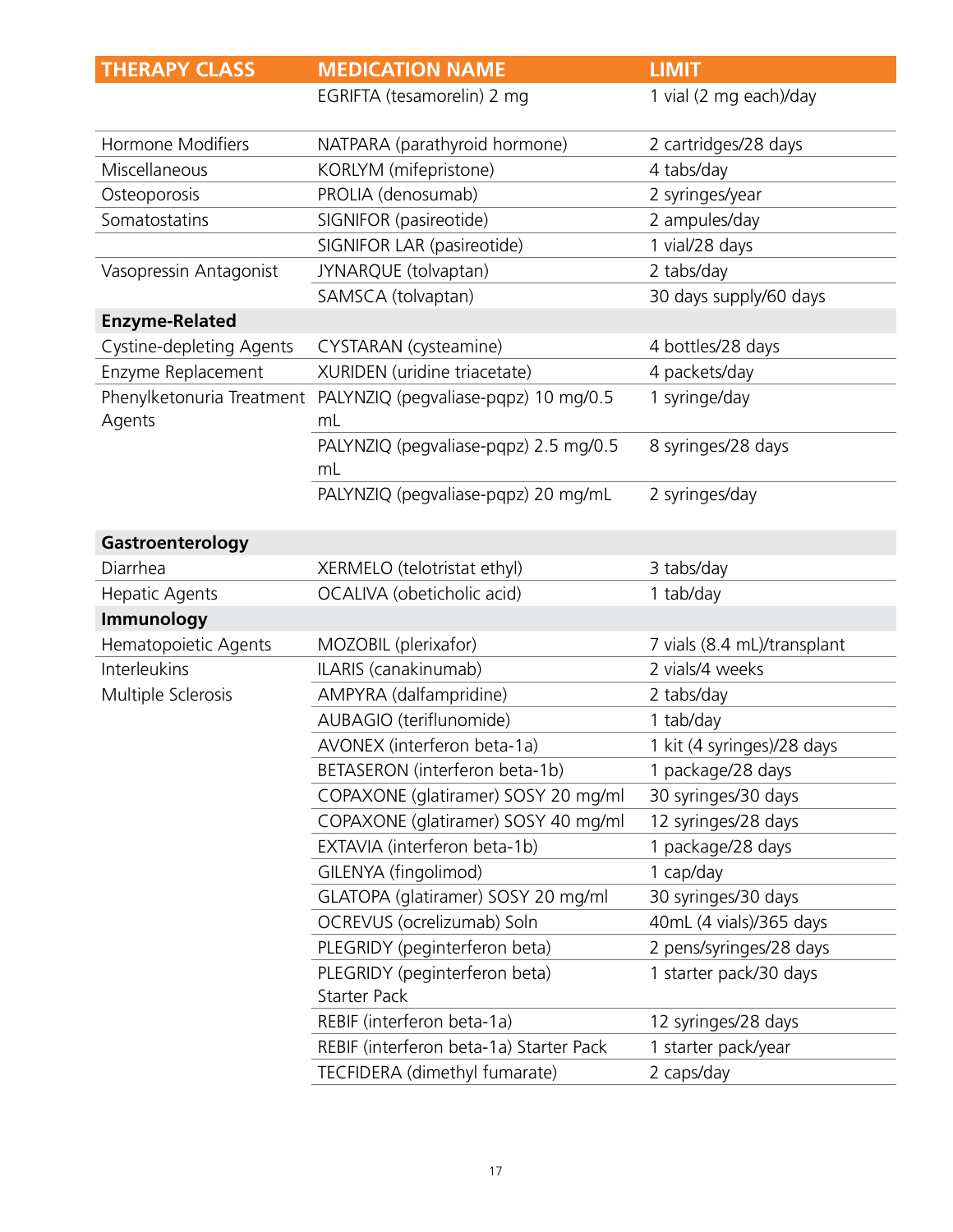| <b>THERAPY CLASS</b>                      | <b>MEDICATION NAME</b>                               | <b>LIMIT</b>        |
|-------------------------------------------|------------------------------------------------------|---------------------|
|                                           | TECFIDERA (dimethyl fumarate)<br><b>Starter Pack</b> | 1 starter pack/year |
|                                           | TYSABRI (natalizumab)                                | 1 injection/28 days |
| Movement Disorder<br>Agents               | AUSTEDO (deutetrabenazine)                           | 4 tabs/day          |
| <b>Oncology</b>                           |                                                      |                     |
| Antiandrogen                              | ERLEADA (apalutamide)                                | 4 tabs/day          |
|                                           | YONSA (abiraterone)                                  | 4 tabs/day          |
| Kinase and Molecular<br>Target Inhibitors | AFINITOR (everolimus)                                | 1 tab/day           |
|                                           | ALECENSA (alectinib)                                 | 8 caps/day          |
|                                           | ALUNBRIG (brigatinib) 30 mg                          | 4 tabs/day          |
|                                           | ALUNBRIG (brigatinib) 90 mg                          | 1 tab/day           |
|                                           | ALUNBRIG (brigatinib) 180 mg                         | 1 tab/day           |
|                                           | ALUNBRIG (brigatinib) Starter Pack                   | 1 pack/year         |
|                                           | CALQUENCE (acalabrutinib)                            | 2 caps/day          |
|                                           | CAPRELSA (vandetanib) 100 mg                         | 2 tabs/day          |
|                                           | GILOTRIF (afatinib)                                  | 1 tab/day           |
|                                           | ICLUSIG (ponatinib) 15 mg                            | 2 tabs/day          |
|                                           | IDHIFA (enasidenib)                                  | 1 tab/day           |
|                                           | JAKAFI (ruxolitinib) 10 mg                           | 2 tabs/day          |
|                                           | NERLYNX (neratinib)                                  | 6 tabs/day          |
|                                           | NINLARO (ixazomib)                                   | 3 caps/28 days      |
|                                           | PORTRAZZA (necitumumab) Soln                         | 2 vials/21 days     |
|                                           | RYDAPT (midostaurin)                                 | 8 tabs/day          |
|                                           | TAGRISSO (osimertinib)                               | 1 tab/day           |